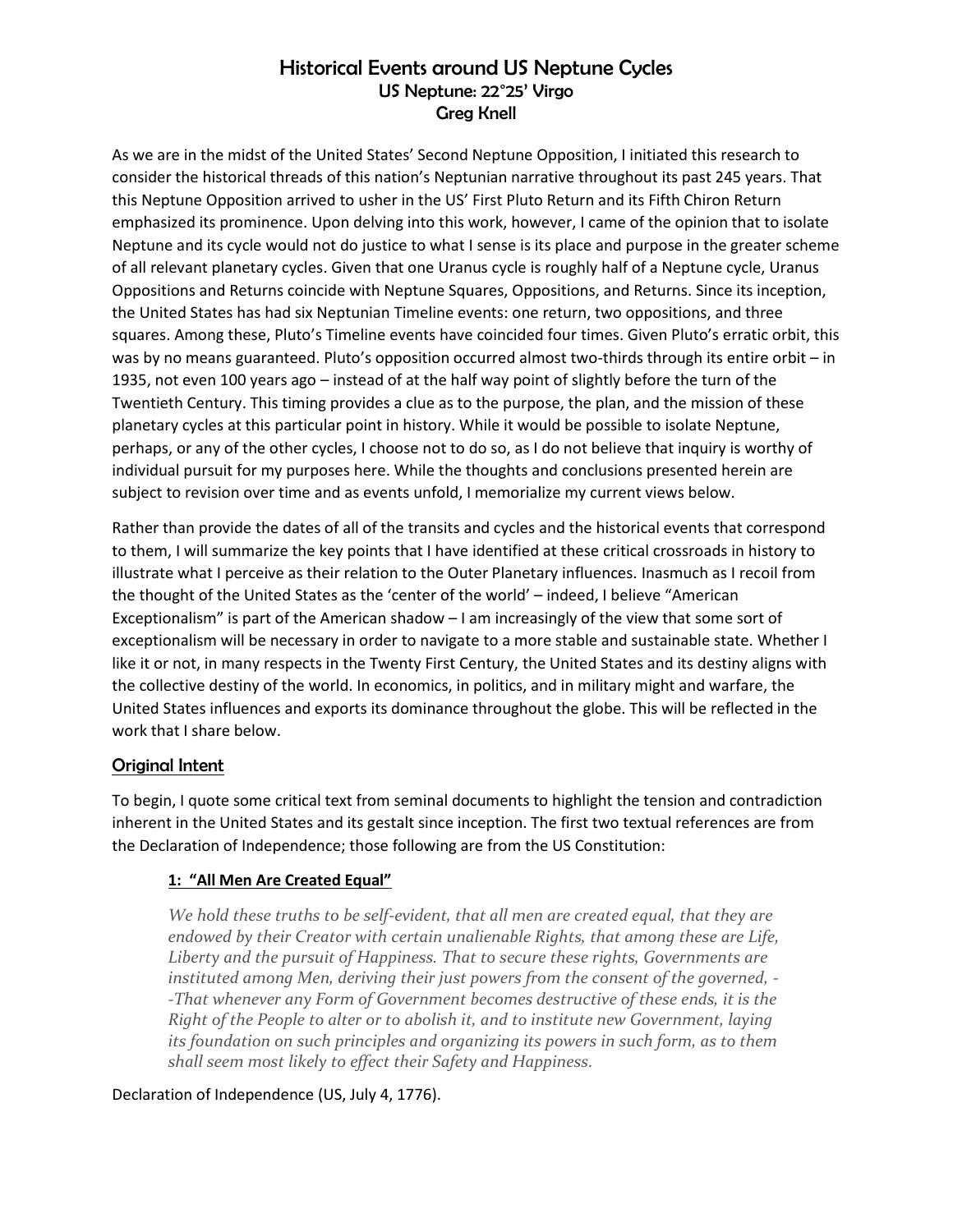#### **2: Domestic Insurrections**

*He has excited domestic insurrections amongst us, and has endeavored to bring on the inhabitants of our frontiers, the merciless Indian Savages, whose known rule of warfare, is an undistinguished destruction of all ages, sexes, and conditions.*

#### Declaration of Independence (US, July 4, 1776).

#### **3: Migration or Importation Clause**

*The Migration or Importation of such Persons as any of the States now existing shall think proper to admit, shall not be prohibited by the Congress prior to the Year one thousand eight hundred and eight, but a Tax or duty may be imposed on such Importation, not exceeding ten dollars for each such person.*

#### U.S. Const., Article 1, Section 9, Clause 1, 1787 (ratified Sept 17, 1788).

## **4: The Three-Fifth Clause**

*Representatives and direct Taxes shall be apportioned among the several States which may be included within this Union, according to their respective Numbers, which shall be determined by adding to the whole Number of free Persons, including those bound to Service for a Term of Years, and excluding Indians not taxed, three fifths of all other Persons.*

#### U.S. Const., Article 1, Section 2, Clause 3, 1787 (ratified Sept 17, 1788).

## **5: The Fugitive Slave Clause**

*No Person held to Service or Labour in one State, under the Laws thereof, escaping into another, shall, in Consequence of any Law or Regulation therein, be discharged from such Service or Labour, but shall be delivered up on Claim of the Party to whom such Service or Labour may be due.*

## U.S. Const., Article 4, Section 2, Clause 3, 1787 (ratified Sept 17, 1788).

The first passage from the Declaration of Independence is frequently cited and quoted: 'All men are created equal'. We brandish this statement as a badge of honor, as a banner of democracy, and as proof of our commitment to equality and justice for all. The United States through its declaration was the first modern nation to introduce such ideals, and its founders were prepared to die to realize them. We are the land of the free and the home of the brave. It is etched on the frontal lobe of our collective identity, and nothing can ever erase that indelible mark. Meanwhile, that very same document includes as the last among its twenty-seven enumerated crimes against the Crown the attempts by the King and his loyalists to emancipate the slaves through 'domestic insurrections'. In other words, slaves were not part of the fight for American independence but viewed as threat against it. If they were to fight, their only option could be to align with the King. Thus, freedom for the enslaved – not forthcoming from the colonists – was levied as a just cause for war.

The three following passages from the US Constitution, written and ratified 11 and 12 years *after* the Declaration of Independence and *after* the Revolutionary War, not only codified and sanctioned the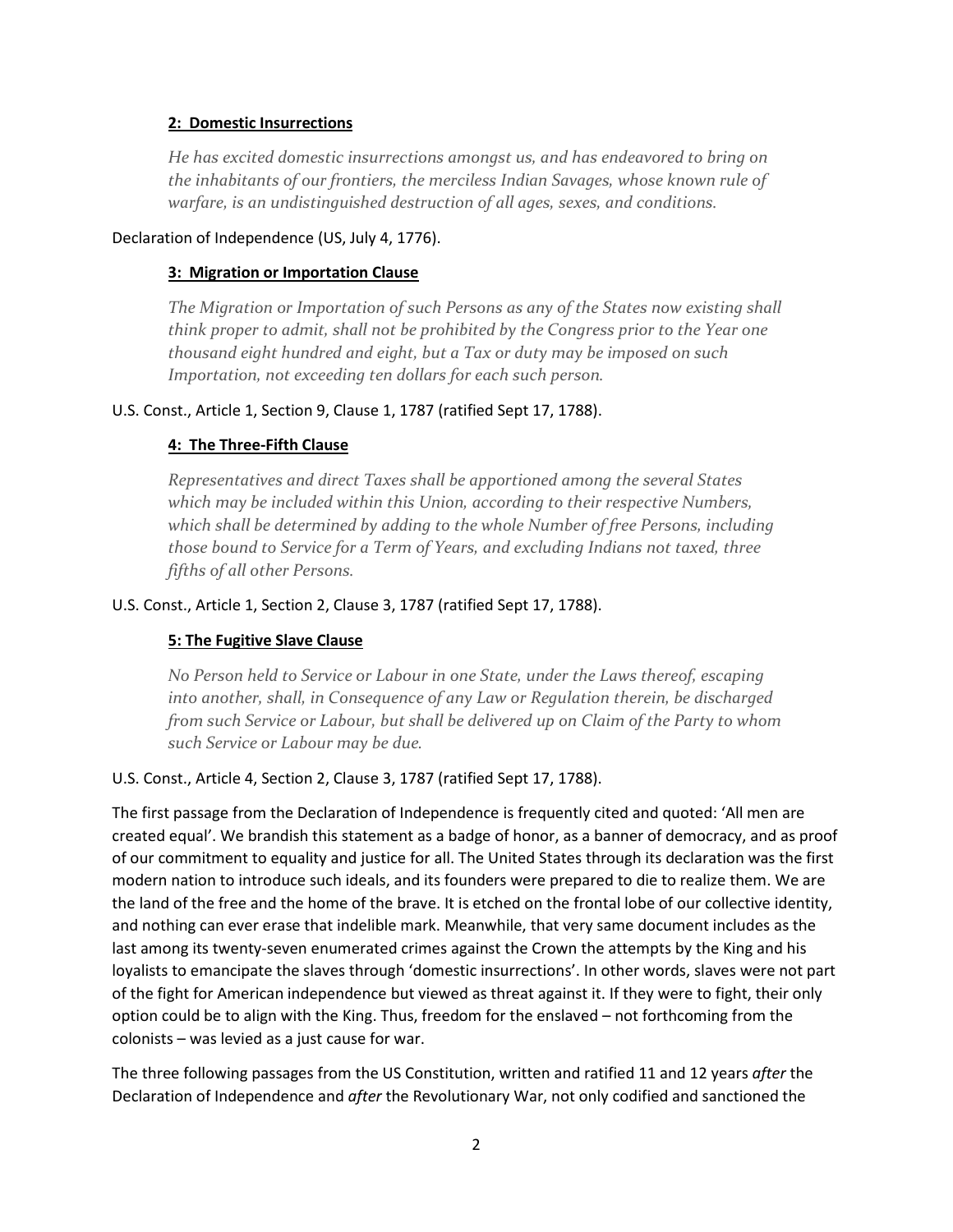institution of slavery and its inherent inequality, but it *prohibited any discussion of the matter* for twenty years. Additionally, the Constitution memorializes how the South utilized slavery for use in apportioning representatives – each slave would count as Three-Fifths of a person – encouraging the expansion of slavery to further tilt the balance of power in Congress in its favor. Finally, the Constitution inherently recognized slaves as property with the inclusion of the Fugitive Slave Clause. While it is true that there was much debate and wrangling over the language over moral objections to those who opposed the institution – thus, the word, 'slave' or 'slavery' is never explicitly mentioned – these clauses nevertheless appear, exist, and were ratified by the Colonies to join together to form 'A More Perfect Union.'

When we talk about 'original intent' of the United States, we tend to focus on the light, not the shadow. It is no matter, in my assessment, that Constitution was written after the natal chart of the United States was cast. The United States, at first, ratified the failed and flawed Articles of Confederation and later held a Constitutional Convention to fortify what was at first feared: a strong central government. By the time of the Constitutional Convention, the Founding Fathers had greater clarity about not only their objectives, but also on how to achieve them. The Constitution thus memorialized the intent, the objectives, and the purpose of the colonists at the time of independence. It captures for history the thoughts, the morals, the beliefs, the compromises, and the denials of the men who fought for their right to self-governance and what it meant to them. Is it sufficient that 'moral men' from the North objected to slavery? Does negotiating away the use of the word matter when the practice is emblazoned on the foundational law of the land? By the time of the American Revolution, many nations had begun to abolish slavery, including England, and yet this new, revolutionary nation fighting against the established monarchies on novel principles of equality forbade any such recognition of the same to persons of color from the moment it took its first breath. How does one measure the integrity in a statement of intent when the corresponding charter contradicts its fundamental essence? The Constitution ensured that the debate over slavery would be suppressed and ignored for a generation in the wishful hope that somehow all would resolve itself even if never confronted or addressed directly. "No taxation without representation" was just cause for the removal of the King, but freedom for a man of a different color was not. This was one step forward and one step back simultaneously. I argue here, quite emphatically, that this shadow component is equally inscribed in the collective consciousness of this country, and it is one that we do not and have never recognized. This theme of economic prioritization above all else despite the seductive abstractions to which we blindly pay homage will be revisited time and again over the course of the history of the United States. It, too, is part of our original intent, and in fact, more accurately reflects it, and I believe it must be understood in that way.

I recognize that there is a distinction between 'original intent' of the United States in its collective psyche and 'original intent' as it is reflected through astrological interpretation from its natal chart. Using the Shamanic Astrology Paradigm™, the United States has the Sagittarian job in the Sagittarius Tribe. I submit here that the archetypal promise (i.e., 'original intent') reflected in the United States' natal chart has been subverted because of the conflict embedded in its 'original intent' in seeking independence and what that meant.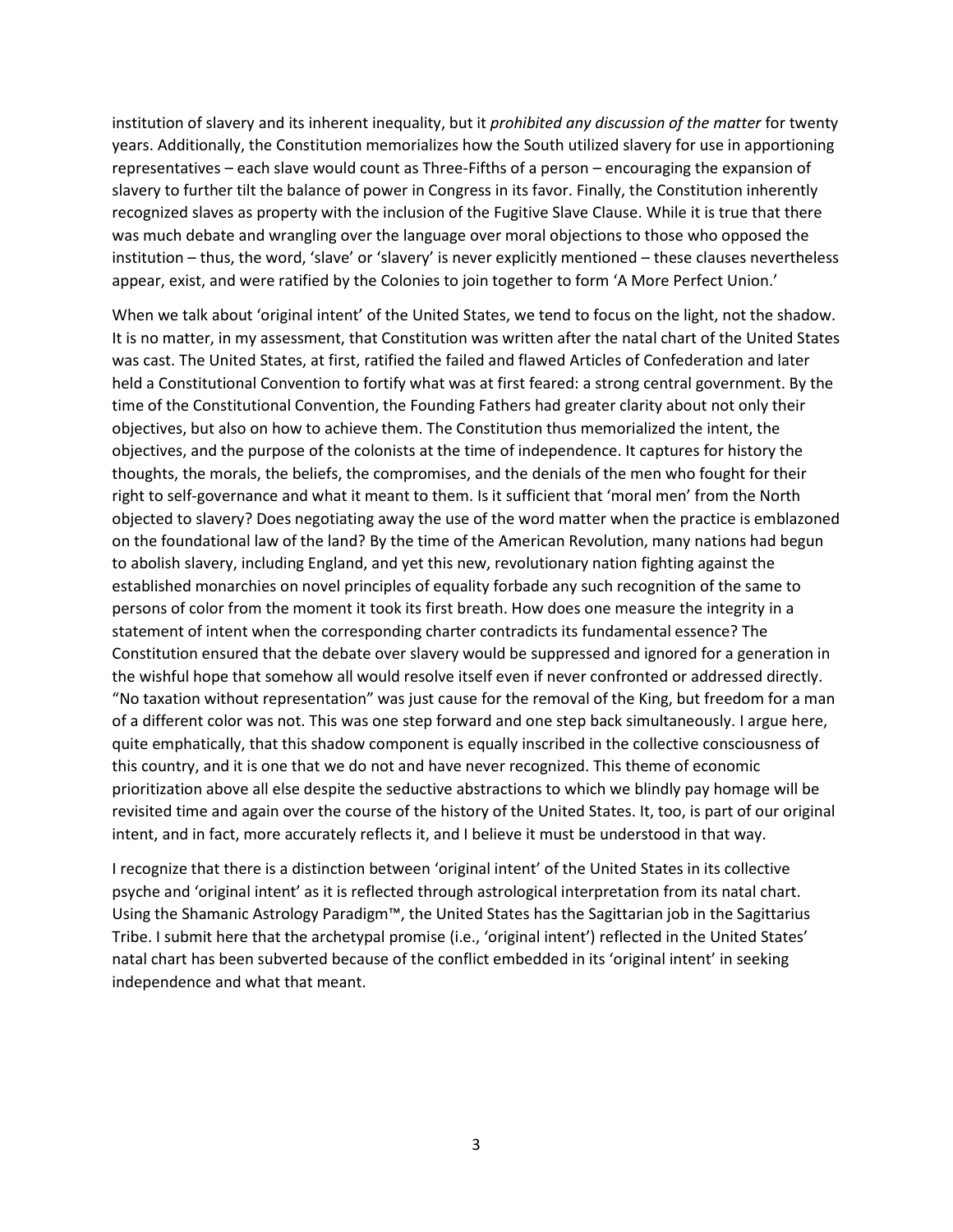## Astrological Considerations for US Neptune Cycles

There have been six Neptunian Timeline events since the inception of the United States. As mentioned above, all of these Timeline events coincide with Timeline events concerning Uranus, and four of them include Pluto. Some patterns emerge:

First, in virtually every case, the Neptune event occurs *before* the Uranus event. There is one minor exception, in 1816, with the First US Neptune Square, discussed below. That Neptune cycles precede Uranian cycles makes intuitive sense: there is first a question or confusion of identity and purpose that impels one to seek clarity and ultimately connect to a deeper sense of one's core mission. The unpredictable events of a Uranian cycle could then therefore follow, propelling one forward consistent with whatever insight that Neptune may have provided.

The second astrological consideration that arises from the convergence of these Outer Planet cycles involves the inclusion of Pluto. In four of the six Neptunian Timeline events, Pluto has a temporally proximate Timeline event of its own. It sometimes occurs before the Neptune cycle; it sometimes occurs concurrent; it sometimes occurs after. Since the founding of the country, however, it has never occurred after the Uranus cycle. In the 1980s, Pluto's Second Square overlapped with 40% of the Uranus Opposition, but the Uranus event continued for a year after Pluto's energy subsided. Consistent with this observation, since the US Chart was cast, the Uranian cycle has never preceded these other two cycles. This suggests that the unpredictable and unknowable events that appear with Uranus are designed to benefit from both the clarity that comes from the confusion of Neptune as well as the empowerment that comes from composting what is no longer necessary with Pluto.

Finally, at both US Uranus Returns to date – in 1860-61 and 1943-45 – the United States has been involved in a major historical war that changed the direction of the country, even if the themes underlying the trends that developed thereafter remained unaltered. Both of these events also occurred proximate to a Plutonian Timeline event. This suggests that the Uranus Returns are more instructive and more insightful in clarifying the major themes involved with the convergence of these cycles, rather than Uranus Oppositions. One factor could be the presence of Pluto, as its cycle was involved during the two above-referenced wars. That said, during the Third US Uranus Opposition in the 1980s, Pluto was also present, but there was no corresponding military conflict that changed the country thereafter. This suggests particular emphasis and significance that I attribute to the US Uranus Returns.

We are currently at the crux of the Fourth US Uranus Return commencing in 2027. Consistent with the pattern identified above, it follows the Second Neptune Opposition and the First Pluto Return as well as the added element of the Fifth Chiron Return. While I cannot know whether or what kind of conflict may arise in the United States or around the globe at that time, there is little doubt that the upcoming Fourth Uranus Return reveals an assemblage point. I suspect this is not only for the United States, but that its effects will be much broader. I believe that the compression and convergence of cycles at this time corroborate this conclusion.

## First US Neptune Square: February 2, 1816 to November 30, 1817

As identified above, this is the one and only period in US history where the Uranus cycle commenced before the corresponding Neptunian cycle. As it was only by a mere seven weeks, however, for all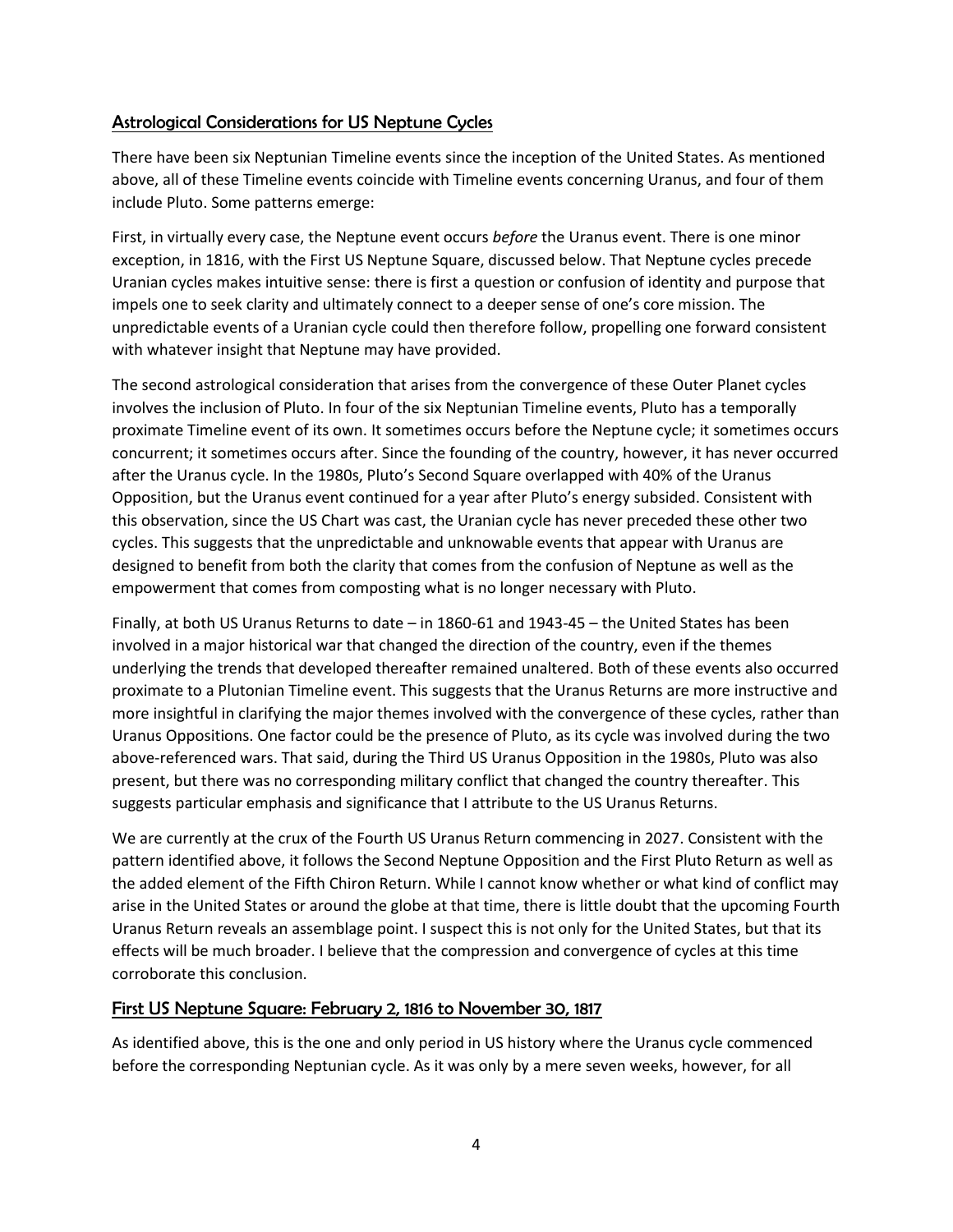intents and purposes, the two cycles were concurrent. As can be seen below, the Uranus Opposition was subsumed by the Neptunian Square, as the latter ended one year after the Uranian event completed:



That this minor exception occurred at this early stage of America's development is consistent with the maturation narrative. At this point in history, the United States barely knew what it was. It had just negotiated the Treaty of Ghent to end the War of 1812 with the British. Would the nation survive? Was it capable of fending for itself? The British set the White House and the US Capitol ablaze during that war – not only the very situs of the government, but also its iconography. Although a Uranus Opposition, I liken this to an individual's First Uranus Square that propels one into adulthood. The United States sustained its first major international scuffle. Its survival after this point was assured. Here we see both the Neptunian and Uranian cycles acting in tandem, with the afterthought of Neptune and the confusion that arose therefrom to help this nascent nation understand its identity.

I should add that this war was unpopular, with divisions falling along regional and political party lines – a theme that the United States has almost never shaken. More illustrative, perhaps, is this early example of the United States using the convenience of conflict to achieve its political ends. It is true that the British were seizing American ships and subjecting sailors into forced conscription as "British" subjects, but it is also relevant that the United States was eager to go to war to justify its expansion. While Britain was distracted by the Napoleonic Wars, James Madison felt it was an opportune moment to capture parts of Canada. While the United States was defeated in its attempts to expand north, after the war, the British were no longer in a position to oppose American expansion west. By the end of the war, as often comes from military conflict and existential threats, Americans became more unified, however short-lived. It was from an attack on Fort McHenry in Baltimore in that war from which Francis Scott Key penned the national anthem. That said, the division that surfaced from that time presaged further division in the ensuing decades.

After the war, the United States began its expansion both in territory and in commerce. In 1817, construction on the Erie Canal started; its completion was critical to the flow of commerce and westward expansion. The following year, the first trans-Atlantic ocean liners ("Packet Liners") carried people and cargo back and forth between New York and Liverpool on a set and regular schedule – an entirely novel concept at that time.

From this first series, the origins of repeated themes that surface around Neptune/Uranus cycles appear: (1) War and the opportunity it provides, however just or unjust it may be; (2) Division and disagreement over national identity and direction; and (3) Innovation and expansion.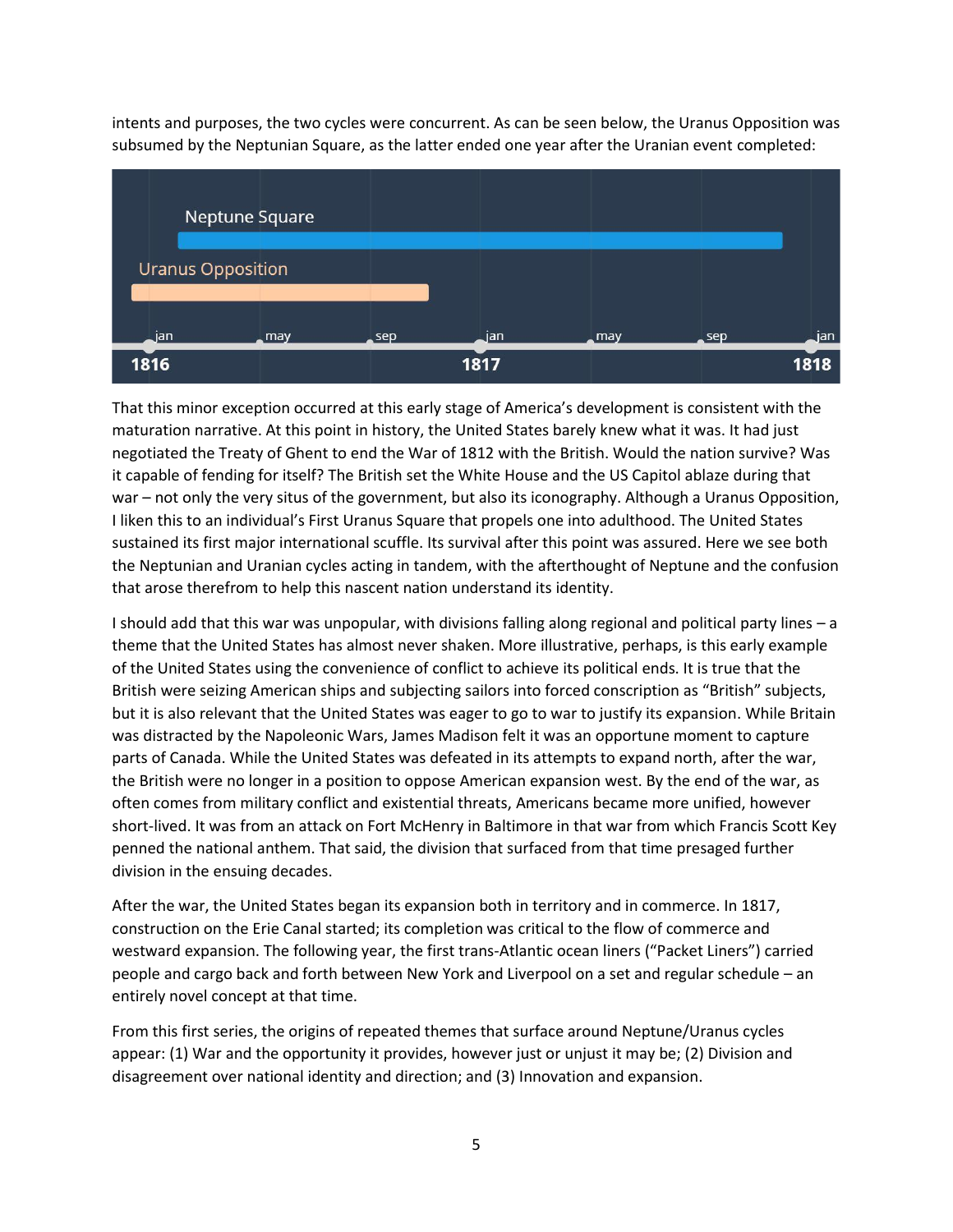## First US Neptune Opposition: April 15, 1857 to February 11, 1859

The First US Neptune Opposition occurred in the lead up to the Civil War. The War, itself, did not start, however, until the end of the First US Uranus Return. This is the first time that a Pluto Timeline event – the First US Pluto Square – influenced the unfolding of the Neptunian and Uranian Timeline cycles:



While I typically wouldn't include or group events with such a large time gap – there are over six years between the end of the Pluto Square and the beginning of the Neptune Opposition – I believe that the US Pluto Square and what is likely its Middle World manifestation – the Compromise of 1850 – are directly relevant and pertinent to the Neptune and Uranus cycles that followed.

The Compromise of 1850 attempted to resolve the dispute over whether slavery should be permitted in new territories admitted to the United States. The compromise, itself, allowed California to enter the Union as a free state, but it allowed new states, such as Utah and New Mexico, to decide for themselves whether slavery would be allowed within their borders. While it may seem like a reasonable compromise, this legislation effectively nullified the Missouri Compromise that drew a hard and fast boundary forbidding slavery in any territories north of the 36°30' parallel. This affronted those in the North opposed to the expansion of slavery. An additional component to the Compromise of 1850 made it easier for slave owners to recapture their slaves in free states and territories.

Historians acknowledge that the Compromise of 1850 delayed the onslaught of the Civil War by ten (10) years. Accordingly, I believe despite the time gap that the Pluto Square is directly linked to the lead-up and unfolding of the Civil War, as its influence held jurisdiction over the short-lived compromise intended to avert it. This raises the question of what can be understood from Pluto's initiation on a nation-state's timeline. Is the Compromise of 1850 evidence that a nation can negotiate the timing of its initiations? I don't subscribe to that notion inasmuch as I do that the nature of these initiations as they pertain to nations – large operational networks with millions of people – work differently. An individual is agile. A nation is not. Legislation enacted today oftentimes does not take effect for several years in order to prepare for whatever transition must be made to implement it. An individual can stop the use of plastic in an instant. In contrast, if the United States were to legislate the abolition of plastic, it would be enacted with a target date several decades in the future. I believe that developments, rumblings, and clues regarding these assemblage points and the themes that give rise to them must include pertinent events that can be directly identified as relating to the specific timings of the Outer Planet initiations in question. To that end, there is little doubt that the US Pluto Square was related to – and prepared the United States for – the upcoming Civil War.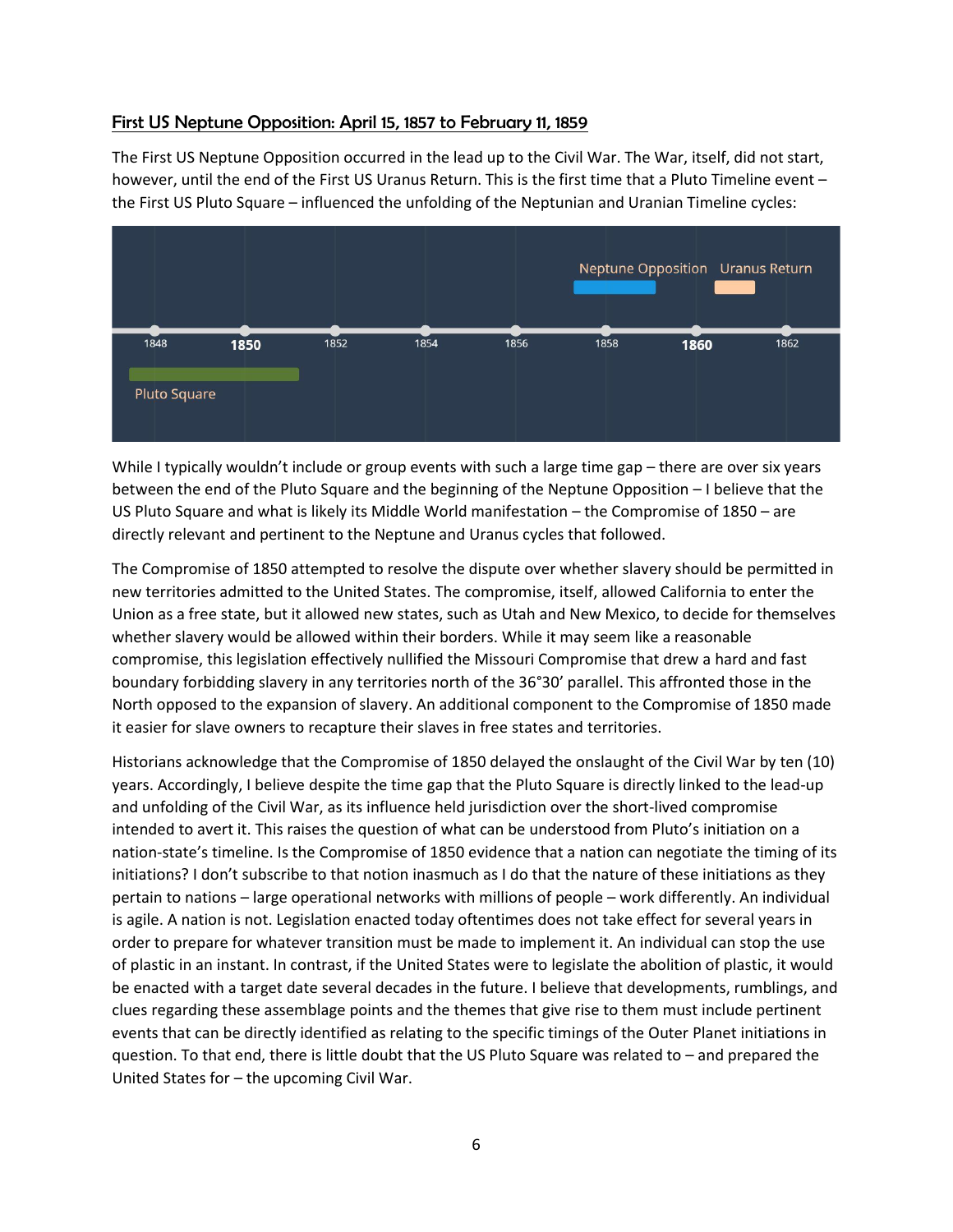The Civil War, which occurred nearly 85 years after the founding the country, harkens back to the very dissonance reflected in the passages provided above from the Declaration of Independence and the Constitution. Who are we? What is our identity? What do we *really* and *truly* believe? And, do we have the courage to stand for those principles? Perhaps regionally there was less confusion – the South wanted slavery and the North did not – but as a nation, there was immense confusion. In 1856, the Caning of Senator Charles Sumner of Massachusetts occurred on the floor of the Senate until he was rendered unconscious after he spoke out against slavery and indicted some of his congressional counterparts. In 1857, the Supreme Court issued the infamous Dred Scott Decision ruling, among other things, that African Americans were not citizens of the United States under the Constitution, and thus had no standing to sue in federal court. Until this decision, the prevailing law had generally been that a slave would be deemed free if he resided for a time-certain in a free state or territory, which were the facts that supported Dred Scott's suit for emancipation. To speak of confusion, the Chief Justice of the United States, Roger B. Taney, believed he was settling the issue of slavery through his opinion when, in effect, he lit the match that ignited the Civil War.

The Uranus Return began on May 30, 1860, and continued until the end of April 1861. While the Civil War is largely reputed to have begun at the end of the Uranus Return with the Confederate attack on the Army's outpost at Fort Sumter in South Carolina, on April 12, 1861, the truth is that the unraveling of the nation started several months before, in mid-cycle. Southern States started their secession immediately following the election of Abraham Lincoln in November 1860. On December 20, 1860, South Carolina was the first state to secede. Three weeks later, Mississippi, Florida, and Alabama followed in sequence. A week thereafter, Georgia followed, and Louisiana a week after that. On February 1, 1861 – a month before Lincoln took office on March 4 – Texas joined the exodus, and on February 4, 1861, those seven states held a convention in Montgomery, Alabama, to adopt a constitution and form the Confederacy. Despite the mass secession and the subsequent Confederate Convention, no war had yet ensued.

In contrast to the conflicting statements and reflections of intent expressed by the United States, the newly formed Confederacy clearly understood its original intent. In his Cornerstone speech of March 21, 1861, the Vice President of the Confederacy, Alexander H Stephens, declared:

*Our new government is founded upon exactly the opposite idea; its foundations are laid, its corner-stone rests, upon the great truth that the negro is not equal to the white man; that slavery subordination to the superior race is his natural and normal condition. This, our new government, is the first, in the history of the world, based upon this great physical, philosophical, and moral truth.*

I don't want to aggrandize the mission statement of the Confederacy, as its clarity sounds reminiscent of that of the Third Reich. At the same time, it *knew* its principles and why it was fighting for them. The Neptunian confusion and the subsequent Uranian Return that influenced the United States didn't affect the Confederacy the same way. The clarity expressed by Stephens in the Confederacy's purpose reflected, in fact, the Union's assemblage point. The Northerners did not believe in slavery but agreed to it and allowed it to continue. The Southerners did not believe in the ideals of Aquarian equality, but like the Northerners, signed on the dotted line anyway. This philosophical and ethical incompatibility reflected a fundamental difference that could not withstand the tension of time.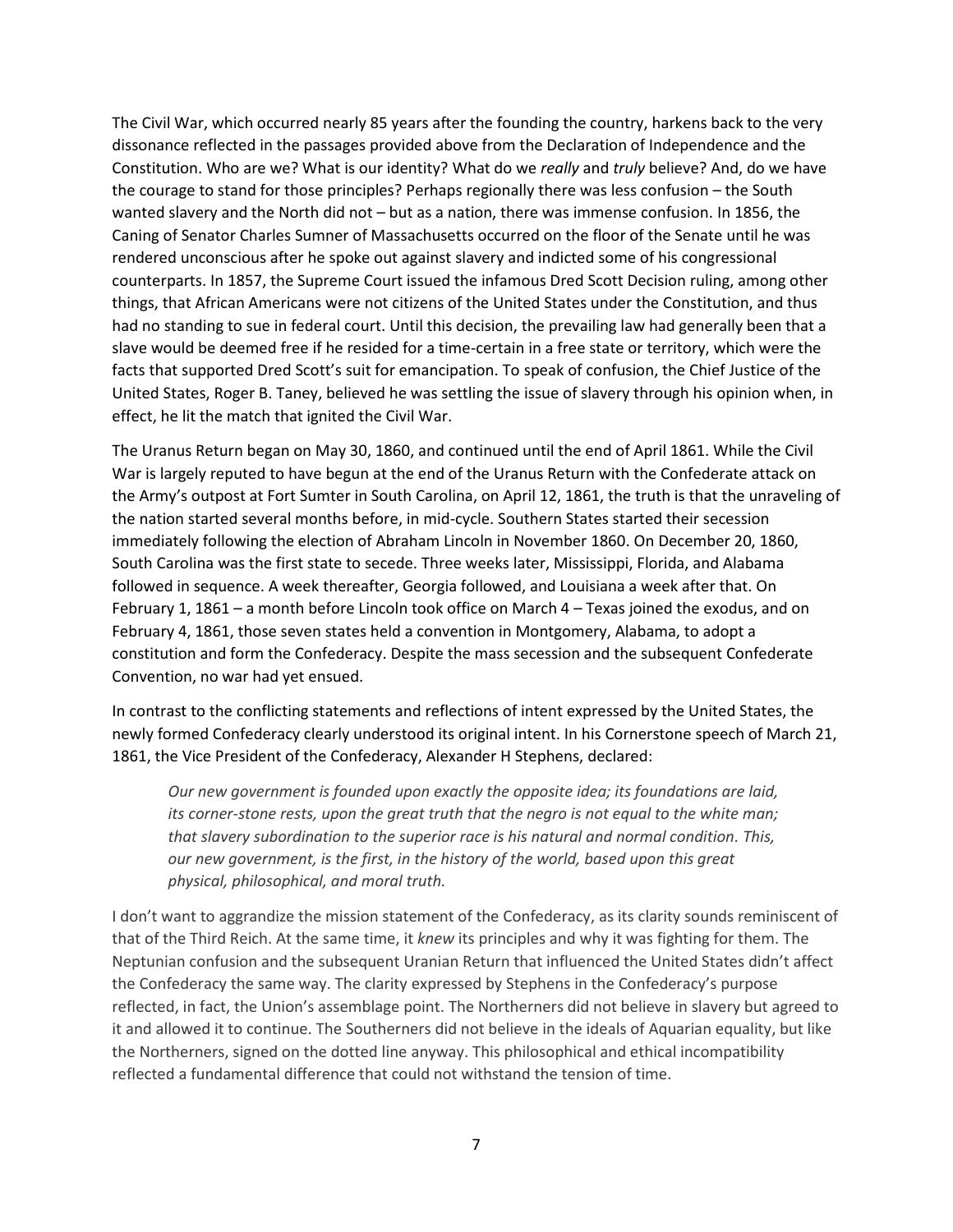I want to add here that the 'free' North, though infinitely better than slavery, did not afford African Americans the same freedoms and opportunities as their Caucasian counterparts. Indeed, this legacy carries through to this day in states where slavery never existed. This point can get lost because of the very theme raised at the outset: we tend to focus on the positive, on the light, on the principles of equality and justice, and not the Orwellian iterations that even though all men are said to be equal, in truth, "*some are more equal than others."* This is precisely how these ideals have been expressed over the past 245 years. This conflict in the United States' purpose is reflected in fighting the Civil War itself, and I argue here that we see this same uncertainty, equivocation, and stammering in subsequent historical cycles.

In furtherance of this assertion, it is imperative to recognize that the Union did not fight the Civil War over slavery, however anathema the institution may have been. Not a single bullet was fired when the first seven states seceded, not a single troop dispatched. It was only when the US Army outpost at Fort Sumter was attacked that the war began in earnest. Abraham Lincoln repeatedly pledged to preserve the Union at all costs, irrespective of whether the slaves were freed or otherwise. In Lincoln's letter to Horace Greeley, the then-editor of the New York *Tribune*, the president memorialized his guiding principle, which until then, had been criticized by Greeley as lacking direction:

I would save the Union. I would save it the shortest way under the Constitution. The sooner the national authority can be restored; the nearer the Union will be "the Union as it was." If there be those who would not save the Union, unless they could at the same time *save* slavery, I do not agree with them. If there be those who would not save the Union unless they could at the same time destroy slavery, I do not agree with them. My paramount object in this struggle *is* to save the Union, and is *not* either to save or to destroy slavery. If I could save the Union without freeing *any* slave I would do it, and if I could save it by freeing all the slaves I would do it; and if I could save it by freeing some and leaving others alone I would also do that. What I do about slavery, and the colored race, I do because I believe it helps to save the Union; and what I forbear, I forbear because I do *not* believe it would help to save the Union.

Abraham Lincoln, Aug 22, 1862 (Letter to Horace Greeley).

It is understandable why Greeley felt the president lacked direction. Lincoln did not enjoy the clarity of Alexander H Stephens. Rather, Lincoln, as did our forefathers, equivocated. While Lincoln may have personally objected to slavery on principle, he compromised that conscience. Lincoln is revered for what he did in freeing the slaves, but such was not his intent. Rather, he gave his life for the principle of a Union as an end in itself, not for the greater principles that such Union could represent. By reframing the Narrative at the expense of these historical facts, we amplify the shadow by allowing it to remain unexamined. Moreover, by defeating the Confederacy and forcing the Union to remain intact, the clarity of the statement of principles articulated by Alexander H Stephens above and unabashedly believed by the Southern states remained a fundamental part of the American psyche. Instead of allowing what no longer worked to be let go – the composting power of the Plutonian Square – Lincoln insisted on retaining it after it was already gone. There was now, however, the added element of resentment, hatred, and humiliation from the South. The country may no longer have been divided geographically, but the divisions were clearer than ever. Perhaps this is the reason why the Uranian events of that timeframe didn't engender the monumental shift towards Aquarian ideals. Twenty years after the war,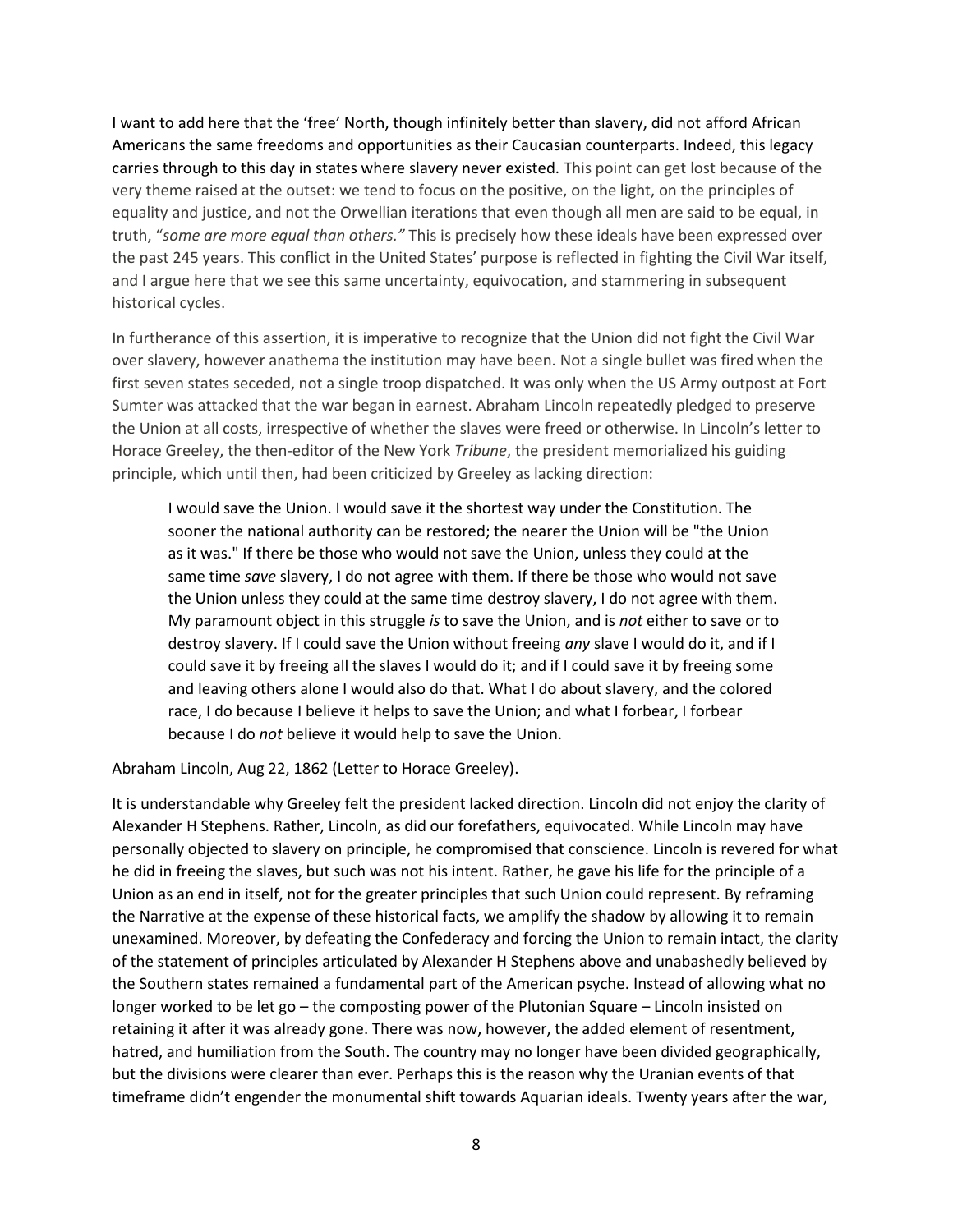with Reconstruction dead in the water, new forms of racial injustice surfaced, Jim Crow flourished, and violence against the African American community went unchecked and unexamined. The history of the United States from the Civil War until this very day is a struggle in recognizing this legacy. Had Lincoln allowed secession, the Union could have actively helped slaves without being beholden to the demands of the slaveholding South, and any attempt by Southerners to reclaim their slaves in Union territory would have been an assault on the Union's sovereignty. The newly-fashioned United States, through the expression of the values of the North, could then have grappled with the higher principles of freedom, liberty, and equality unencumbered by appeasing their Southern brethren. There still would have been shadow and I imagine equality still would have been elusive, but a more honest exploration could then have surfaced. What's more, perhaps the South, too, may have had to take stock of its supremacist foundations. The institution of slavery was the Confederacy's raison d'être. It was doomed to fail. By not allowing the South to secede, however, the North may have deprived the Confederacy the lesson of its shadow that could have changed the course of history with a real transformation in race relations. Instead, we refashioned a new way forward without any real change at all.

So, what we may be seeing is Uranus contributing to the reconstitution of a national identity after its hit to an assemblage point. Without the composting of the old with the Pluto Square and without the clarity that ensues from the Neptunian Opposition, everything gets reassembled, looking somewhat different, but operating more or less the same. Growth? Evolution? Progress? Maybe a little, but mostly in name and optics, not in reality.

The one area that doesn't seem to be thwarted during these Uranian cycles concerns technology and technological advancement. In the previous cycle, the movement and goods and people created intercontinental exchange and intracontinental expansion. At this juncture, right before the Civil War, the first commercial oil well was drilled in the United States, on August 27, 1859, in Titusville, Pennsylvania, and this changed not only the history of the United States, but the history of the modern world. From oil, John D. Rockefeller became the wealthiest man that the United States and the world has ever known, with an estimated wealth of \$420 billion in 2020 inflation-adjusted dollars.

## Second US Neptune Square: July 20, 1897 to May 17, 1899

At the Second US Neptune Square, there was the corresponding US Uranus Opposition. As mentioned previously, I believe the Neptunian events associated with Uranus Returns illustrate the power and potential more clearly rather than those that occur with Uranus Oppositions. Even so, the themes of these cycles surface. The Neptune Square once again precedes the Uranus Opposition, with a few months of overlap as the Neptune cycle waned:

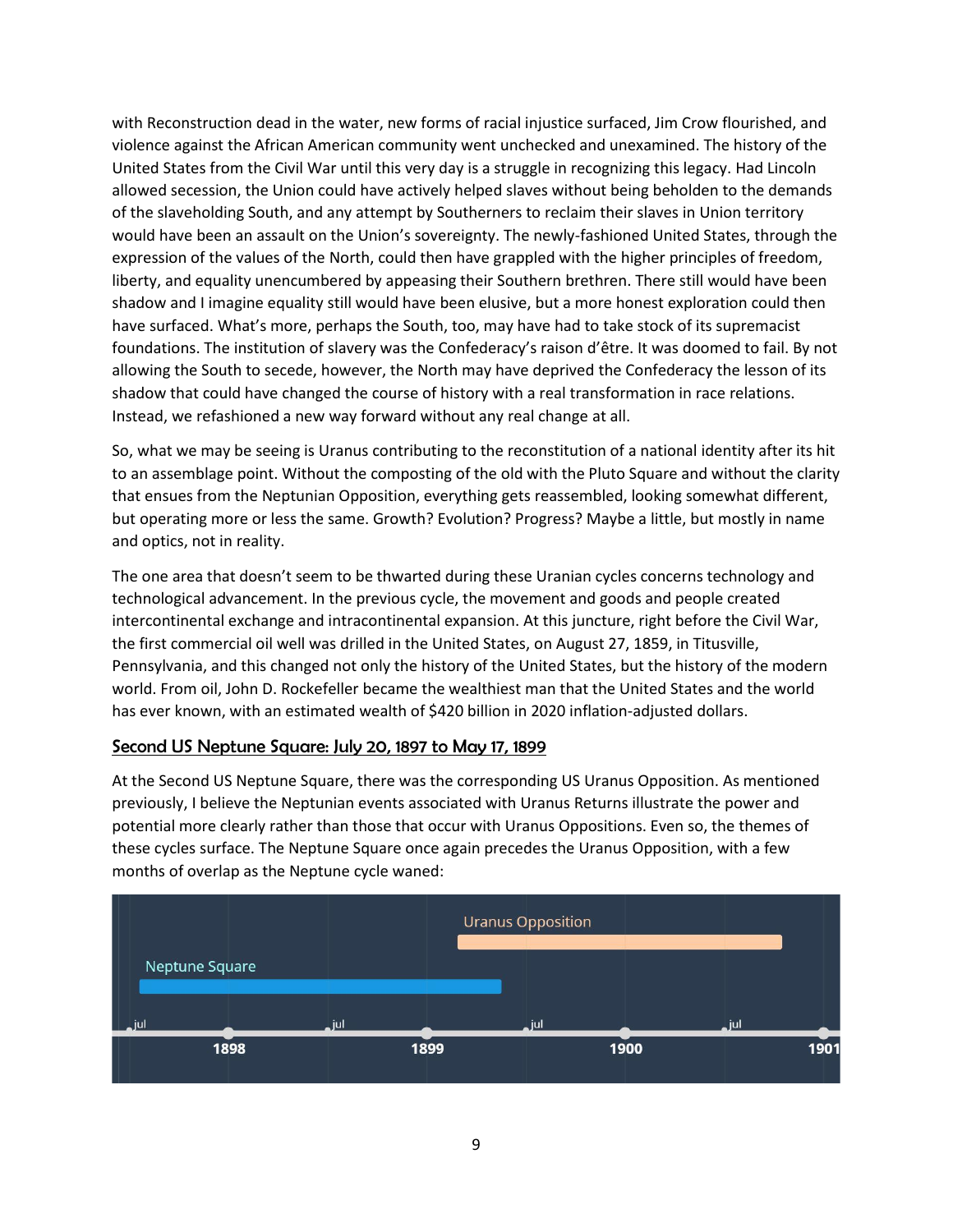While I do not read the historical account from this period as significant as the previous cycle or the one that follows, the themes here are consistent: (1) the legacy of racial inequality and its persistent clawing at our national psyche, (2) war, just or otherwise, and opportunism associated therewith, and (3) technological advancement.

Starting with the issue of racial inequality, the Supreme Court considered its most important – and one of its most wrongly decided – cases on race and equality in the post-War era: Plessy v. Ferguson (May 18, 1896). *Plessy* held "separate but equal" is equal. The ruling wasn't close – seven out of eight Justices joined the opinion – and this ushered in an era of discrimination and injustice for the emancipated African American, the legacy of which continues to this day. In a word, by ruling that separate is equal, the Supreme Court provided Constitutional cover for segregation by allowing states and local jurisdictions to pass laws enforcing segregation replete with criminal penalties for violating it. Moreover, it effectively legalized much of Jim Crow. No doubt, this landmark ruling contributed to, if not ignited, the White Supremacy movement as well.

The second theme that continues in this cycle is that of war and the opportunity that such war provides. In this era, it was the Spanish-American War of 1898, in which in the period of four short months, the United States acquired Puerto Rico, Guam, Cuba, and the Philippines from the Spanish. The rationale for going to war was the sinking of the USS Maine in Havana's harbor, which was widely believed to be the result of American negligence: five tons of gun powder ignited blowing one-third of the ship into the sea. Several high-ranking officials (including then-Assistant US Navy Secretary, Theodore Roosevelt) seized on the opportunity to go to war under the claimed cloud of uncertainty that it may have been Spanish provocation. This was the United States asserting its dominance as a world military power and expanding its influence. In truth, the US wanted to ensure that the Panama Canal would be built, and it later, in 1903, created a false conflict with Colombia in order to wrest independence for Panama and ensure that very outcome. Not coincidentally, the latter occurred on Roosevelt's watch as president, as he became vice-president for President McKinley's second term, and assumed the office when McKinley was assassinated in Buffalo, NY, in 1901.

This 'war as opportunity' theme harkens back to the First US Uranus Opposition to which I attribute the War of 1812. In both cases with these Uranus oppositions, we see the United States asserting its military for its own designs on expansion. In the first opposition, the United States was young, immature, and uncertain. By this time, however, the United States began to assert its power and realize its dominance. The Panama Canal was a marvel achievement, linking the Pacific Ocean with the Atlantic, saving time, money, and enhancing the flow of international commerce. Once again, this is akin to a higher octave of the Uranus opposition from 1815-16, which gave rise to the then novel Erie Canal which revolutionized commerce and expansion as the United States embraced its manifest destiny.

Finally, there is the unmistakable Uranian signature of technology here around this Uranus opposition: Max Plank formulated quantum theory (1900), for which he later won a Nobel Prize (1918); Sigmund Freud published *The Interpretation of Dreams* about his theory of the unconscious (1900); and Marconi's first trans-Atlantic wireless transmissions took place between Newfoundland and England. With each successive Uranian cycle, the technological advances become more global, more universal, and more expansive, and thereby benefit, influence, and potentially affect an increasingly greater number of people. At the same time, these Uranian advances also irrevocably unite the collective destiny of humanity, for better and for worse.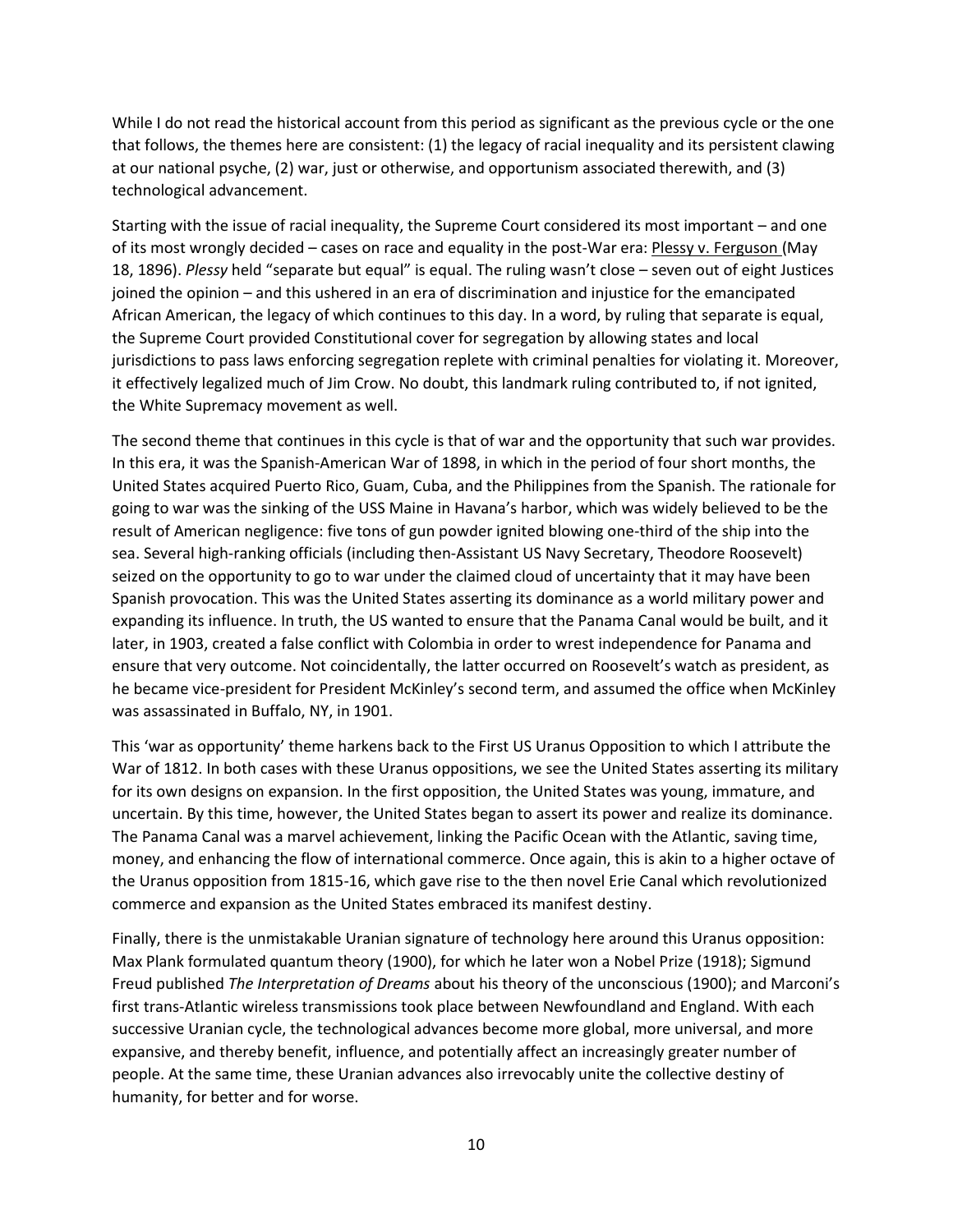Upon reflection, it strikes me as if these incredible Uranian technological advances have, perhaps, obscured the profound inquiry that Neptunian cycles have invited. After these initiations end, both of these Upper World cycles ultimately seek to find their expression in the Middle World. With Uranus, monumental shifts that change the course of history can ensue, however, irrespective of whether any integration of the significance of those assemblage point shifts occurs. Did the United States think about the people of Puerto Rico, Guam, or the Philippines and the ideals of equality and liberty and justice when it assumed control over those territories? I doubt anyone gave it any thought other than the recognition that the United States now had strategic positions for military bases all over the world. Thus, with Uranus, 'progress' can seemingly occur without growth or awareness. This is its danger. In contrast, Neptune demands that one work through the confusion in order to arrive at a place of greater clarity. Unlike Uranus where shifts happen irrespective of deeper insight, Neptunian clarity does not. Instead of honoring the confusion in the American mind, we have apparently repudiated the reflection that would be required for any powerful reorientation. What happens when one refuses to reflect? One gets stuck. Nothing really changes, or to quote the old adage, *"The more things change, the more they stay the same."* To that end, we can put a 'man on the moon' but we can't allow black people to ride in the front of the bus. In the case of the Civil War, President Lincoln simply wanted to preserve the Union at all costs. Quite literally, he wanted to go back to the way things were, even though stagnation runs counter to the purpose of these initiation cycles. As suggested, perhaps the Union and the nation would have been better off allowing the Southern states to secede and to delink our destinies at that point. It's a big question that is confusing to sort out. Instead of taking inventory, however, the nation took action.

Perhaps this is a conflict between the mind and the heart as they compete for spaciousness in our world. Just as Uranus produces events that affect us, the resulting technologies trickle down and we can passively accept them. We can do so unconsciously, soullessly, robotically. Neptune seems to demand more from us. Who are we? Where are we going? What do we stand for? What will be our legacy? In the three cycles considered thus far, we could not answer those questions without contradiction. Nevertheless, we still observed greater affluence, power, and technological advancement. It is said that making money is the American Dream, and yet the ideals of equality and justice are part of the American Dream as well. Abstract principles, however, cannot descend passively. They must be earned through conscious reflection, assessment, and reorientation as we evolve and purposefully work towards their manifestation, without which there is little to show. The lack of awareness with the Uranian ideals comes with great peril as well, which will be discussed in the next cycle. The difference highlighted here, however, is that without conscious awareness we can see what appears to be progress with the influence of Uranus, but we do not see the same with Neptune.

#### First US Neptune Return September 28, 1938 to July 25, 1940

With the First US Neptune Return, I believe these themes that I've been describing and documenting come into unmistakable clarity and focus. The events around this time are so extreme, so consequential, and its signature so unmistakable, that it is difficult to ignore. I'd like to say *impossible to ignore*, but humanity has demonstrated its ability to look away from the most obvious, and if anything proves this point, it is this particular epoch and the response thereafter. To put it mildly, it was a warning – a spiritual shot across the bow, if not a wake-up call – signaling an SOS that we are on the brink of losing the essence of our humanity. It is not only no mistake that the US Pluto Opposition occurs proximate to this Neptune Return, but I believe it is imperative. During the First Neptune Opposition around the time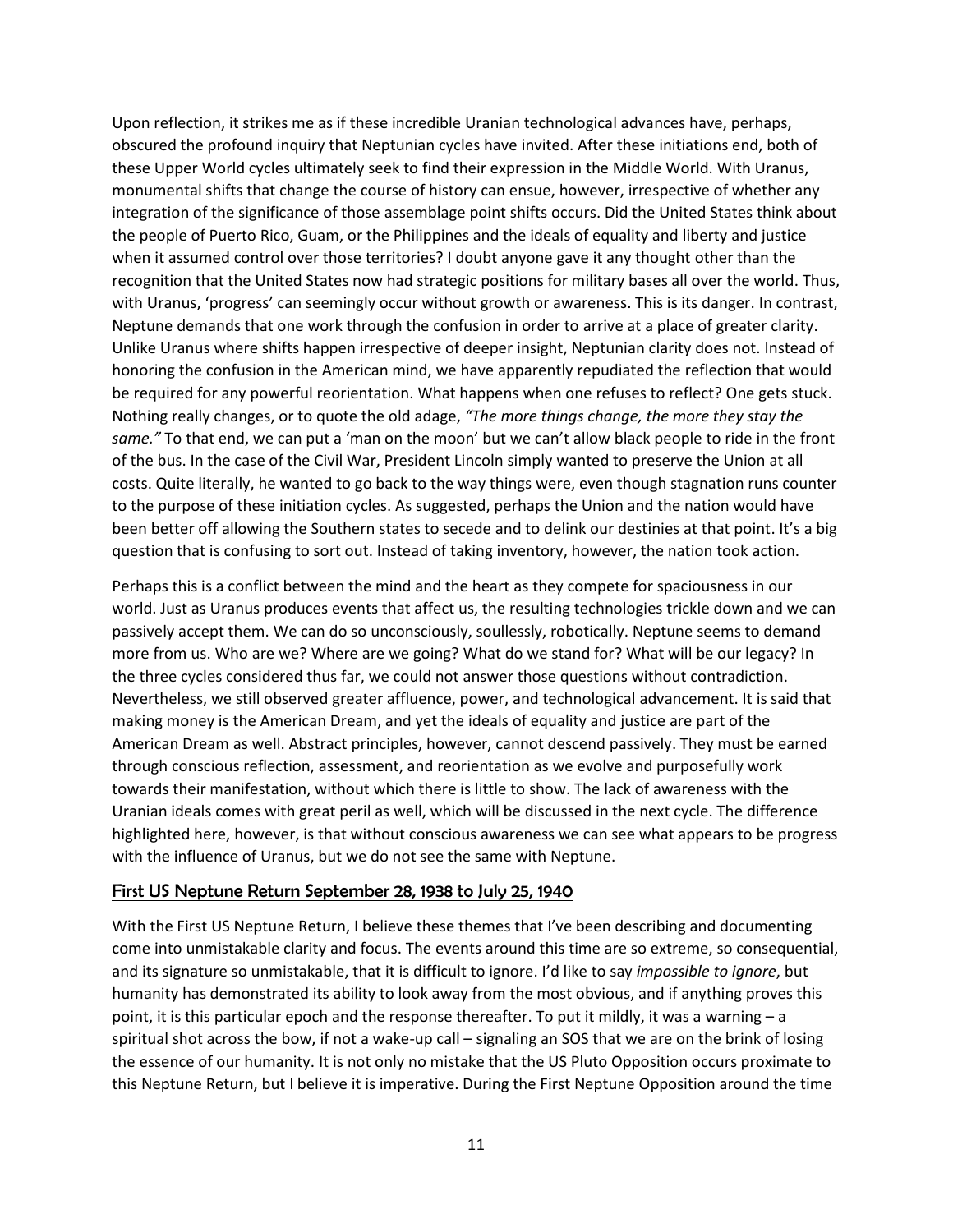of the Civil War, Pluto provided its power to compost so that we could remove what no longer worked. While I don't believe we were successful, its placement here is for that same purpose.

I'd like to add that I believe that the events at this time demonstrate the interconnectedness of the destiny of the United States, its ideals, and its promise with that of the world. I do not necessarily advance the converse argument, however. During this period, the events that take place do not occur on American soil, while at the same time, I believe it offered us the profound opportunity to ask ourselves that Neptunian question about who we are and what is our place in the world? Do we even know where we stand? I don't believe we've ever truly answered those questions nor do I believe we know. So, in the face of that unknowing, we amass wealth and power, but we don't know to what end, as the underpinnings of not only a free and just society, but a free and just world have not yet been realized.



This era involves the Second World War. Similar to the First US Neptune Opposition that occurred around the Civil War, the Pluto initiation occurred before Neptune. As I mentioned at the outset, if Pluto had a more circular orbit, we would have expected to have seen the Pluto Opposition around the turn of the century, during the Spanish-American War and around the time that discrimination in the US was constitutionally codified with Plessy v. Ferguson. But we don't. We see the Pluto Opposition now, leading up to the advent of the Second Great War, and we see its placement much more closely aligned with the Neptune Return. There is not a window of five, six, or seven years between them as there was in the 1850s. Here, the Pluto Opposition ends mere months before the Neptune Return begins. I suspect there are a few reasons, and they differ from those of the Civil War era. At that time, the matter of slavery and the Union was entirely a domestic affair. Like anyone contemplating a breakup or a divorce, it doesn't usually happen overnight. Adjustment, compromise, give-and-take, trial-and-error are often employed to see if they can make any difference, and it takes time to in order to make that assessment. It also takes time in order to wake up to one's denial.

In the case with the Second World War, there was no break. The message was clear and unmistakable: there is nothing to rationalize; there are no intervening events. Here it is, presented before you, in your face, clearly, directly, linearly. Recognize it. Understand it. Own it.

The era of the Second World War encompasses what I recognize as the most atrocious, extreme, and horrific events that humanity has ever perpetrated upon itself. Specifically, I refer to the Holocaust and the attempted annihilation of an entire race from existence while the rest of the *Christian* world watched and participated. I emphasize *Christian* world, because these actions of gross degradation, extreme depravity, and the purest of evil were perpetrated by one of the most advanced civilizations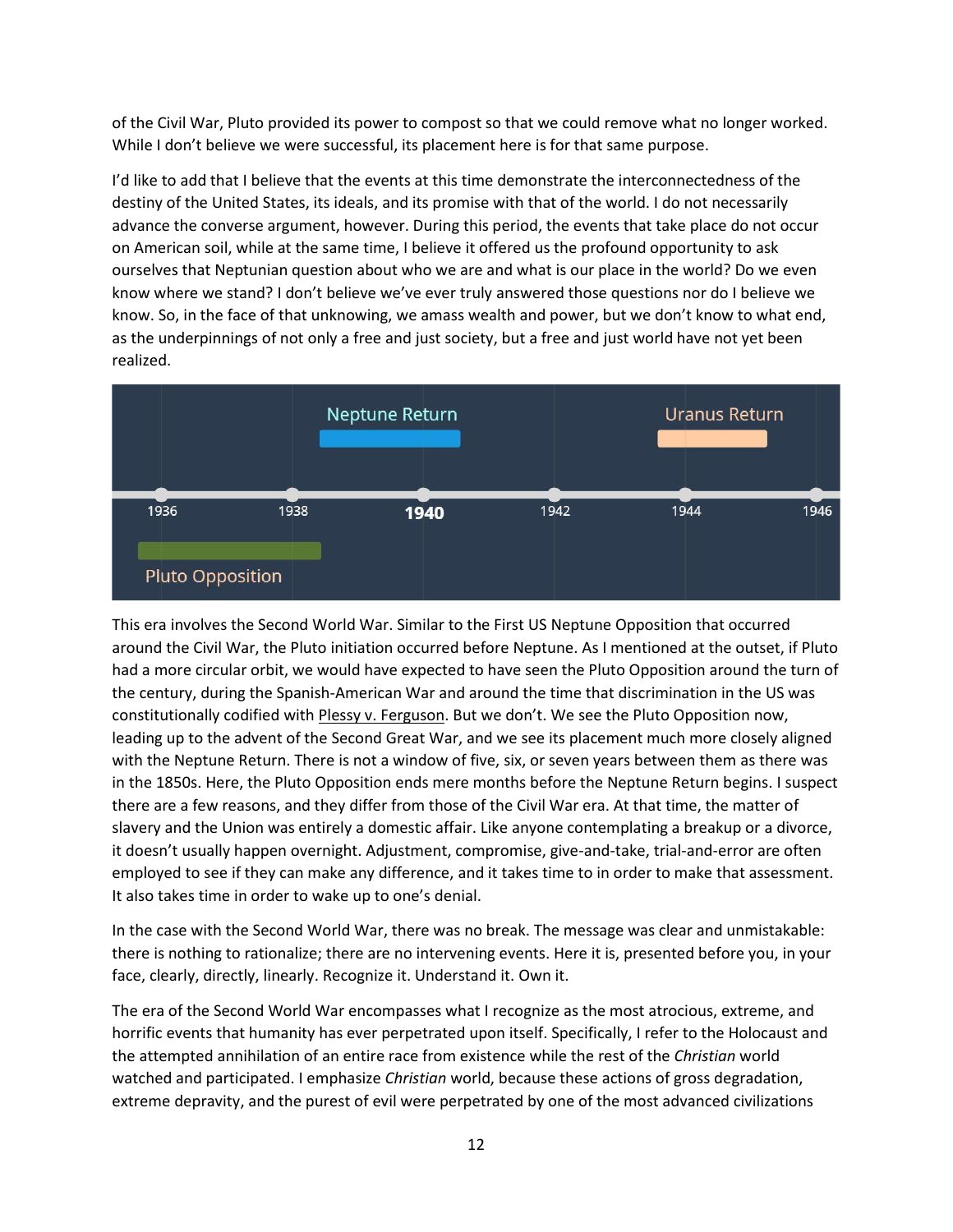known in the modern era and could not have been accomplished without the complicity of Christendom. The Germans were not barbarians of the back country who killed for pleasure and drank blood for sport. These acts did not arise from a primitive people who did not pray to *our* God, who didn't understand *our* beliefs, who weren't accustomed to *our* civilized governance, or didn't subscribe to *our* fundamental tenets of morality. If any of these variables were different, as they often are, we can divert our gaze, place blame on the *other,* and thereby escape the scrutiny of self-reflection. What did we learn from the beheadings of Isis and how did we change our discourse as a nation? I imagine not much. No one would do that sort of thing unless they were *sick. Those people* are literally *insane*. We would *never allow anything of that sort* because we are better than they are and their actions have nothing to do with us. Right? None of those excuses avails itself for our convenient utilization here, however. Germany flourished artistically, politically, culturally, and even religiously during the Renaissance. Its contributions are undeniable for the foundations of modern Western thought, and those contributions reverberate to this day. Meanwhile, half of the fifteen men at the Wannsee Conference – the meeting of January 20, 1942, whereby senior officials of the Nazi regime discussed the implementation for the Final Solution in the mass extermination of Jews – had Ph.Ds. Josef Mengele, the 'Angel of Death' and the 'Butcher of Auschwitz', took the same Hippocratic oath that all physicians do, and yet he conducted controlled experiments without anesthesia on his tortured subjects in the name of human advancement and science. With flashes of Uranian brilliance, the Germans turned killing into an art through the mechanism of science. The extermination camps were highly advanced, extremely efficient slaughterhouses. During the course of the war, with the application of better technology and scientific study, the Germans evolved from killing squads to mobile gas vans to small gas chambers to larger gas chambers to ultimately gas chambers that could kill thousands of victims at once.

The Germans are a Christian nation. Europe is a Christian continent. Our ancestors may have left that continent to start a new life in the New World, but *their* values are *our* values. They read the same Bible that we do. They pray to the same God. They have the same beliefs. We share the same roots, want the same things, and have the same blood. The Holocaust did not happen in backwater Barbaria. In essence, it happened right here. It not only *could have been* us; it was. This was its message.

That it wasn't *our* diabolical design or *our* perverse plan does not erase our culpability. In order for the Third Reich to have been successful, it needed the overt or covert complicity from, essentially, the entire Christian world. This includes the United States. There have been plenty of exposés about American involvement and aid to the Nazis, but I refer to something much simpler. *Mein Kampf*, was published in 1925. Hitler had been screaming about the 'Jewish problem' since he rose to power in 1933, the very same year that Otto Frank took his daughter Anne and their family to Amsterdam to escape the storm on the horizon. It wasn't as if the world hadn't been on notice. Newspaper headlines of the day documented Hitler's hostilities in great detail and through its evolution. Berlin hosted the Summer Olympics in 1936, and not a single country in the world boycotted. To the contrary, the United States *rejected* such a proposal. This was after the Nuremberg Laws, discussed below, went into effect. No one could legitimately claim ignorance. When push came to shove, however, what did the United States do? Nothing. It turned away a ship of 963 refugees to return to Europe to confront their fate. Canada was no different. Mackenzie King, the Canadian Prime Minister, famously offered, "*None* is too many." It is not lost on history that a non-Christian nation – China – accepted more Jewish refugees – approximately 20,000 – than the entirety of North America. Had the United States insisted on its neutrality, it could have attempted to broker a solution to aid Jews in seeking resettlement around the world – wherever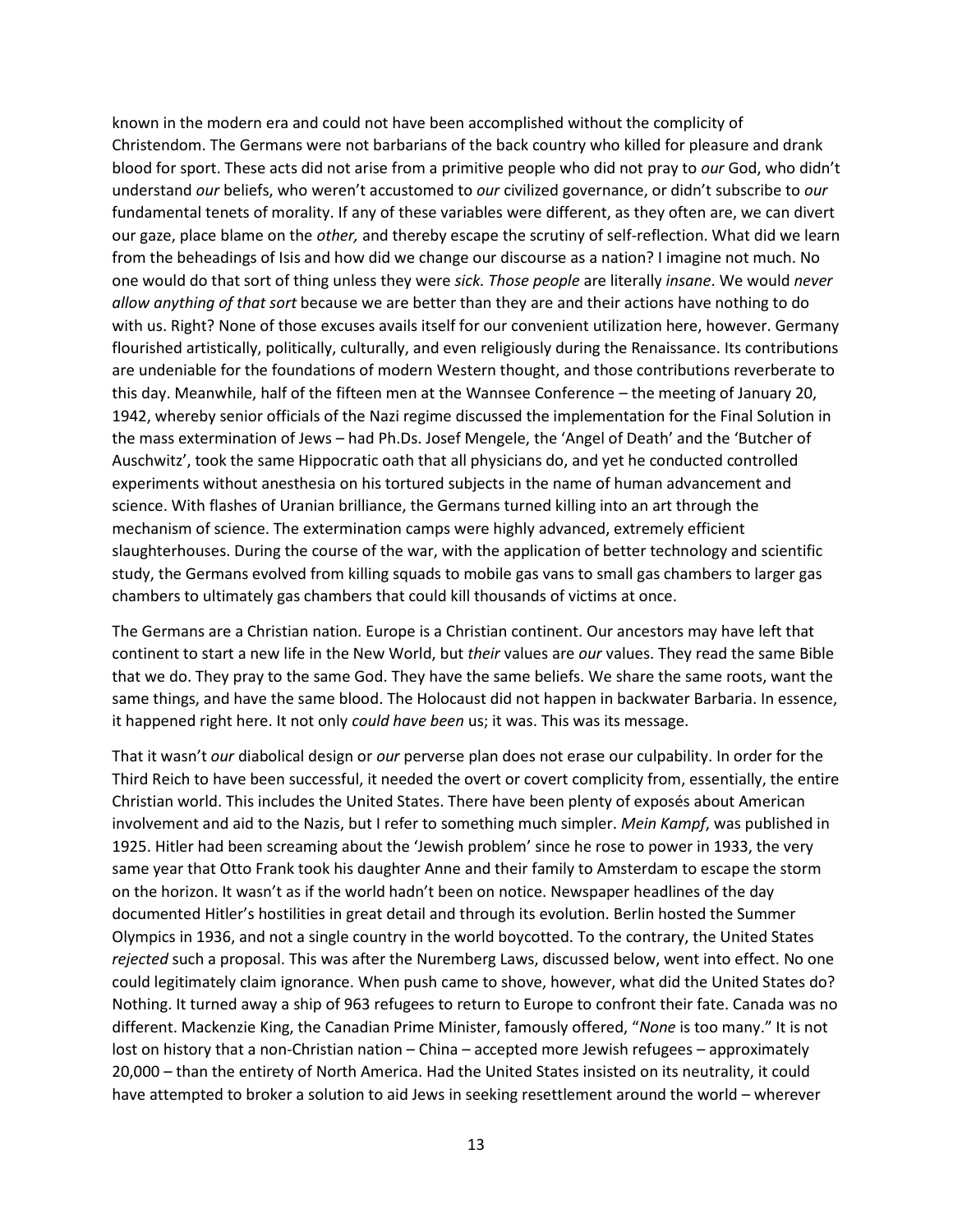and however many – to escape the hatred that hunted them. Instead, it closed its borders and looked away. The feel-good stories of survival whereby certain Jews were saved, as beautiful as those stories are, amounted to a pittance of those who perished. Jewish children saved in the Kindertransport to England numbered approximately 10,000. Oskar Schindler is credited with saving around 1,200. Meanwhile, 6,000,000 Jews were murdered, 1,500,000 of them children. The Germans would have been unable to accomplish this monumental task without assistance from its Christian counterparts. Whether it was denial or anti-Semitism or most likely both, the Germans could not have murdered so many if occupied nations didn't serve up their targeted populations without resistance. Had everyone worn the Star of David, as King Christian and the Danish citizens did, the Nazi plan would have been thwarted, at least for a while. It provided the Danish sufficient time to deport most of its Jewish population to Sweden, saving approximately 90% of its pre-War population of 6,000. Meanwhile, after the War, when few Jews survived, people feigned innocence: "It's not my fault! I didn't see it! How could I have known?" In any center where Jews lived, everyone knew. It was *impossible not to know.* Jews were marched through towns with suitcases in tow as spectators watched from every angle until the Jews boarded their crammed trains to never return. How is it that everyone is complicit but nobody is responsible? In a word, that's the legacy of the Holocaust and how much humanity has learned. "Never Again" has been the Jewish mantra ever since, while this is not a mantra about which the Jews need reminding. "Never Again" should be the mantra of the Germans, the mantra of the Europeans, the mantra of the Christians who stood idly by and allowed this horror to happen because it wasn't happening to them. As an aside, a similar pattern surfaces in the United States with the African American community. "Black Lives Matter" should not be a mantra for African Americans, but rather a mantra for the police, for the White majority, for the country. Black people already know that their lives matter. History reveals, however, that this belief is not widely recognized other than through plaques, speeches, and holidays.

The signature of the Holocaust was so extreme, so barbaric, so beyond the beyond – and I do not apologize for saying this – it was so *human –* it was a wake-up call for the world to pay attention to who it is and what it is becoming. The Holocaust could not have occurred at any other time in history because the technology did not exist to allow it. We now have the capacity as humans to lose our humanity entirely. This was the warning that our shadow was consuming us. I believe the astrology of the time not only suggests this, but also implicates the United States at the leading edge of this warning. As has been evident with each subsequent Neptunian cycle, these events have become more and more global until this time, when the events of the day and the themes that surfaced with universal relevance became unmistakable. I don't know what may have been foretold from the charts of other nations. I do recognize, however, that the US Chart and its pertinent cycles identify a global concern around this time. To this end, as the world has continually become more interconnected, I believe that it is likely that the current cycle that started with the Neptune Opposition in 2021 could very well be a harbinger for humanity as well.

The Timeline of these Outer Planet initiation cycles corresponds with the events and the consequences I describe above. The First US Pluto Opposition was the time associated with the Nuremberg Laws (1935) that stripped Jews of citizenship, deprived them of working with non-Jews, and forbade their marriage to or any sexual relation with one of German ancestry. The campaign against the Jews crescendoed prewar to Kristallnacht, the Night of Broken Glass, on November 9 and 10, 1938. The name derives from the smashed glass and destruction that littered the streets after two days of violent pogroms against the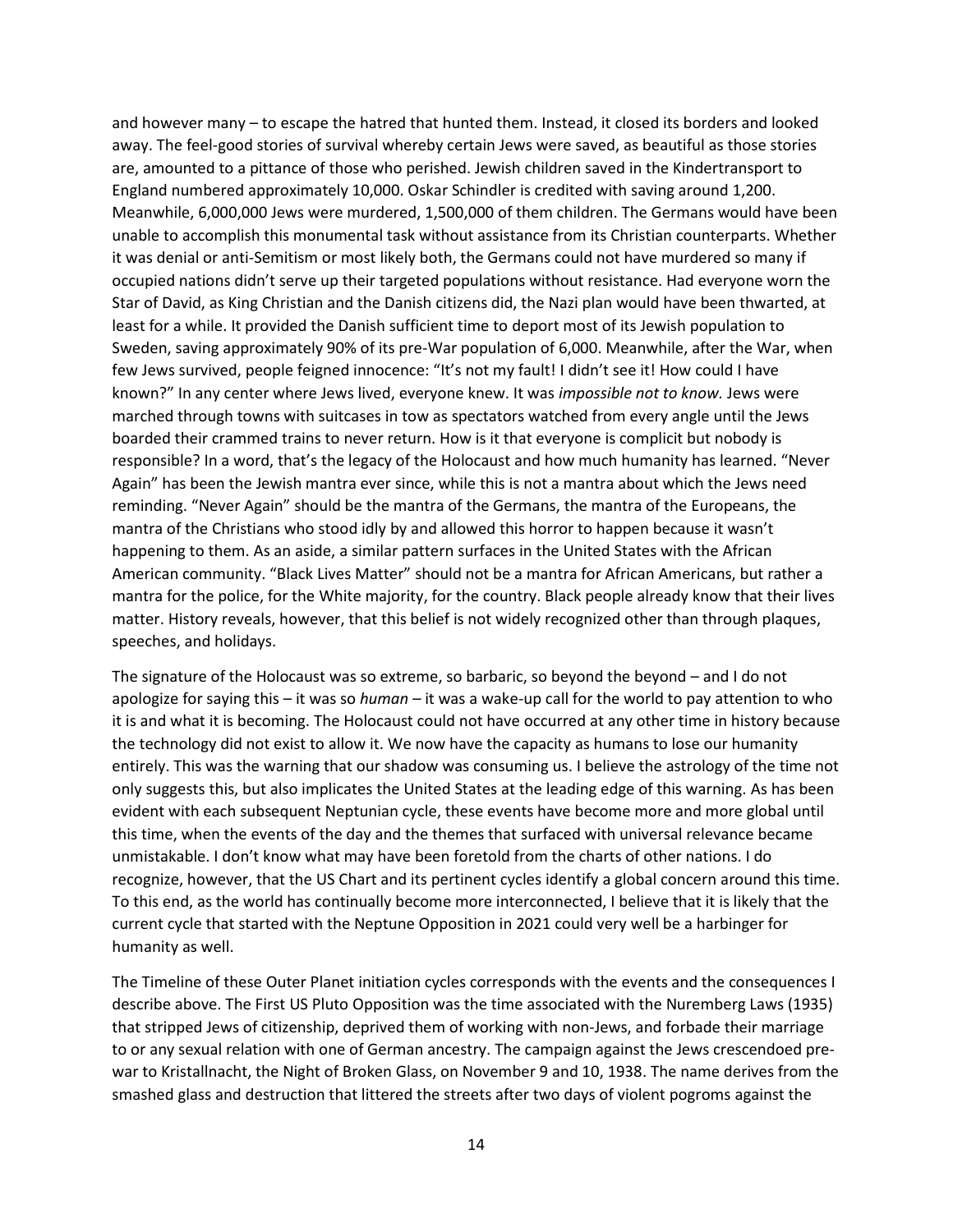German Jews. During Kristallnacht, Jewish property, stores, and synagogues were destroyed and set afire while the German authorities watched without intervention. While the number of deaths during Kristallnacht was relatively low – it's uncertain, but estimated to be in the hundreds – over 30,000 Jewish men were arrested and sent to concentration camps. While this was before the gas chambers and the killing squads, it was intended to send a message to the Jews that they were no longer welcome. To add insult to injury, the Germans levied the Jews with the bill to pay for the destruction that was perpetrated against them. The cost incurred during that two-day pogrom was 1.5 billion Reichsmarks. In 2020 US dollars, that amount is reputed to be an incomprehensible US\$7 billion.

In 1938 and 1939, Germany annexed Austria and the Sudetenland, respectively, and on September 1, 1939, Germany invaded Poland and the war began. Despite that Poland had a defense pact with the British and the French, neither intervened, allowing German expansion and aggression to remain unchecked. Within one month, the Germans were experimenting with gas chambers for involuntary euthanasia in a eugenics program for the sick, infirm, and disabled. While that program was soon shut down over national objection, that very program with that very same team of engineers, experts, and authority figures appropriated that technology and the lessons gleaned from that previous work to rapidly deploy the Final Solution and exterminate the Jews. This time, however, there was no objection.

As described above, the First Pluto Opposition and the First Neptune Return are practically seamless. The events of the Pluto Opposition lead directly into the Neptunian Initiation. Once again, the United States was faced with its identity. Who are we? What do we stand for? What is our purpose and our place? The United States had been late to the First World War and refused to ratify membership in the League of Nations despite that it was Woodrow Wilson's brainchild. With these transits, the United States was now being invited to reconsider its stature in the world. What is telling about their timing is that the Pluto Opposition and the Neptune Return lasted from August 1935 until July 25, 1940. In addition to any wisdom learned from lessons of its past, the United States was given five years of an Under World and an Upper World initiation to compost and ultimately receive clarity on who it was and how to proceed forward. While the war had started by the time that the Neptune Return had passed, the *systematic mass extermination had not.* Earlier US involvement could have changed the outcome dramatically. At the start of the war, the Einsatzgruppen, the German death squads, went to towns and villages and conducted mass killings after their victims dug their own graves. The Germans quickly learned that they could only kill thousands using death squads, not millions, and it wasn't efficient enough to accomplish their objectives. During this time, the Germans also discovered a psychological toll on the men who comprised the firing squads. Shooting ten thousand people in one day with the screams, the blood, the fear, and the deaths was difficult for these soldiers to manage over time and many developed symptoms of post-traumatic stress. The solution was technology. The gas chambers removed the soldiers from the barbaric nature of what was happening. Fewer people were involved with more efficient killing, and what's more, Jewish captives could be employed to do much of the dirty work in dealing with the dead bodies, extracting gold from their teeth, and transporting them to the crematoria. This is the paradox of Uranian progress: technology revolutionized while technology dehumanized.

The United States finally entered the war after the bombing of Pearl Harbor on December 7, 1941. There appears to be a correlation between the United States' response and behavior with the Neptune Opposition that occurred before the Civil War and the Neptune Return that preceded World War II. In both cases, the United States had completed its Neptune initiation, and in both cases the United States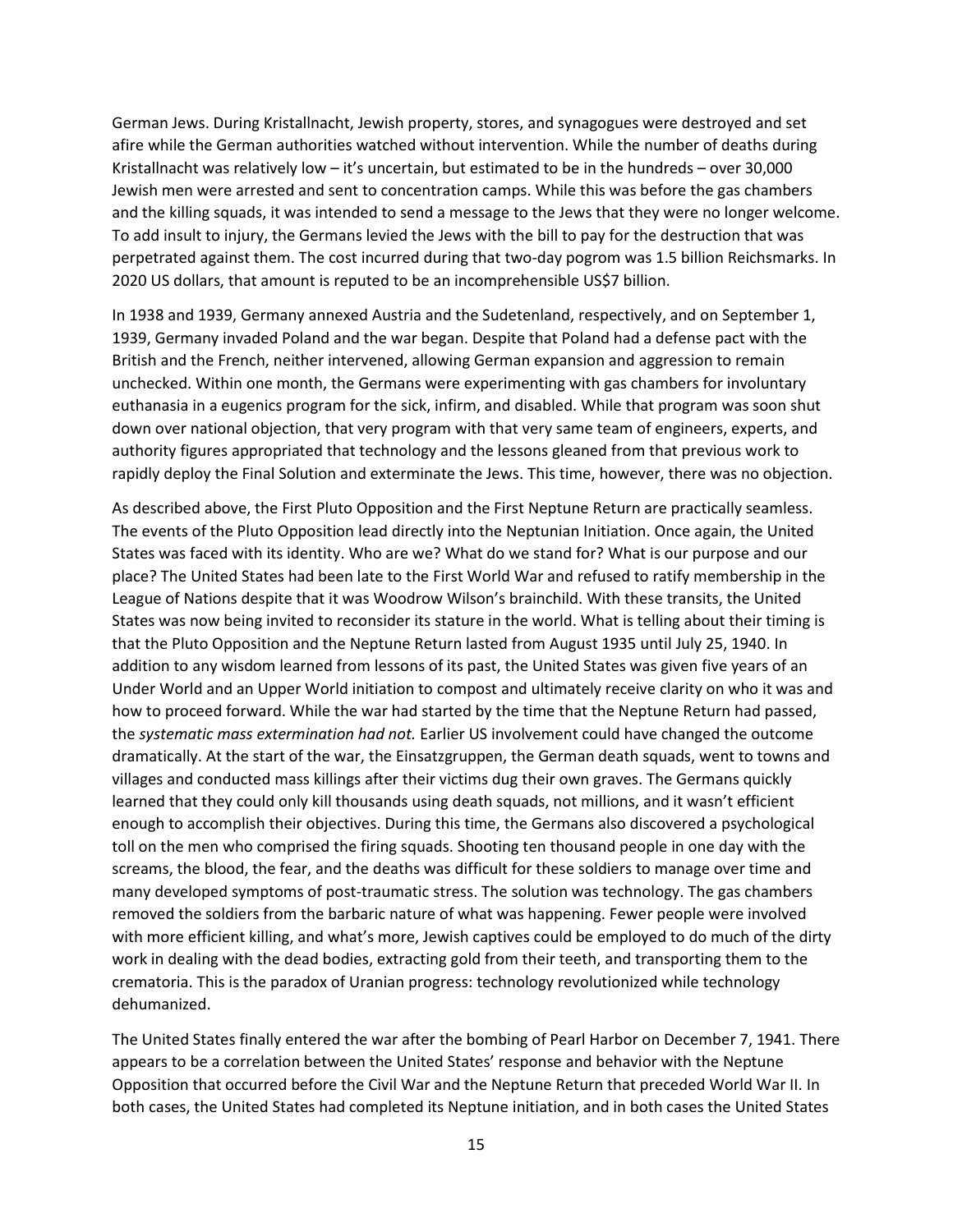had an opportunity to become clearer about what steps it wanted or needed to take. In both cases, however, the United States did neither. Rather, the country preserved the status quo until events forced its hand. With the Civil War, it wasn't the rights and freedoms of those enslaved that prompted the Lincoln's response, but rather the attack on Fort Sumter. In World War II, it wasn't the debasement and annihilation of the innocent, the likes of which humanity had never imagined, that prompted the United States' involvement, but rather the Japanese attack on a Hawaiian naval base. I believe it is an important signature that the United States was not attacked by the Germans. The higher principle to counter the horror of mass extermination that had begun by December 1941 could not be offered in denial as the stated reason the United States entered the war. Rather, it was the Japanese who forced our hand. In other words, as with Lincoln and the Civil War, the United States entered the war because it *had* to*,* not because it *chose* to*.* The Universe intervened, perhaps, but because we were not clear about our objectives or our purpose – or worse yet, perhaps those in power actually were – the course of our collective destiny and our awareness of it has not changed.

Confirmation of this hypothesis is suggested by American hegemony post-WWII. These events were intended to catapult the United States onto the World Stage. I suspect that much was fated. The real question – and our part in this calculus – was: *to what end?* As with the founding of this nation, we had a choice: what kind of nation do we want to be? Do we want to be a beacon of truth and justice, as a model of the greatness and potential inherent in the human experiment? Or do we want to be a prosperous and powerful nation largely indifferent to those ideals as long as our commercial interests remain unfettered? In my estimation, we have chosen the latter at every juncture.

The Second US Uranus Return began at the end of July 1942 and lasted until, essentially, the end of the war. As an interesting point, the one and only exact Uranus conjunction occurred on May 30, 1944 – just one week *exactly* before D-Day. We can see tremendous technological advancement driven by our involvement in the War, the most notable of which is the nuclear bomb. It is not lost on me that although the Germans are guilty beyond any and all possible measures of annihilating a race of people, this Uranian event has implicated the United States in ushering the world into an era of the possibility of annihilating all of humanity. To date, we are the only nation that has ever deployed this technology. While I will never equate the actions of the United States with those of the Nazis – they are beyond compare – I cannot help but to wonder whether the US had done more of its Neptunian work in earnest whether dropping the bomb would have been a precedent that we could have set. Is that the nation we want to be? Does this action align with our true and original intent of honoring the divinity of all fellow beings? If, as Thomas Jefferson wrote in the Declaration of Independence, each individual receives his rights from the Creator, then aren't the lives and the aspirations of other men and women all over the world also entitled to those very same privileges? I am not suggesting that acting in accordance with that original intent would abrogate the necessity, at times, of war, but perhaps our willingness to engage in war and *how* we engage in that war would be different. The United States was more prepared to go to war with England and Spain to expand its territory and dominance than it was to save the lives of innocent people who were guilty of nothing other than belonging to the Semitic race. We have fought our wars with self-interest rather than with right intention, even if sometimes those two purposes have aligned. To do the right thing for the wrong reason, however, does not aid in evolution or growth. Without consciousness and without awareness, there is little learning to understand our power, how to work with it, and what it means. It is my suspicion that the United States fell into the Uranian shadow by this time, if not long before. After the unleashing of the atomic bomb, we crossed a line from which we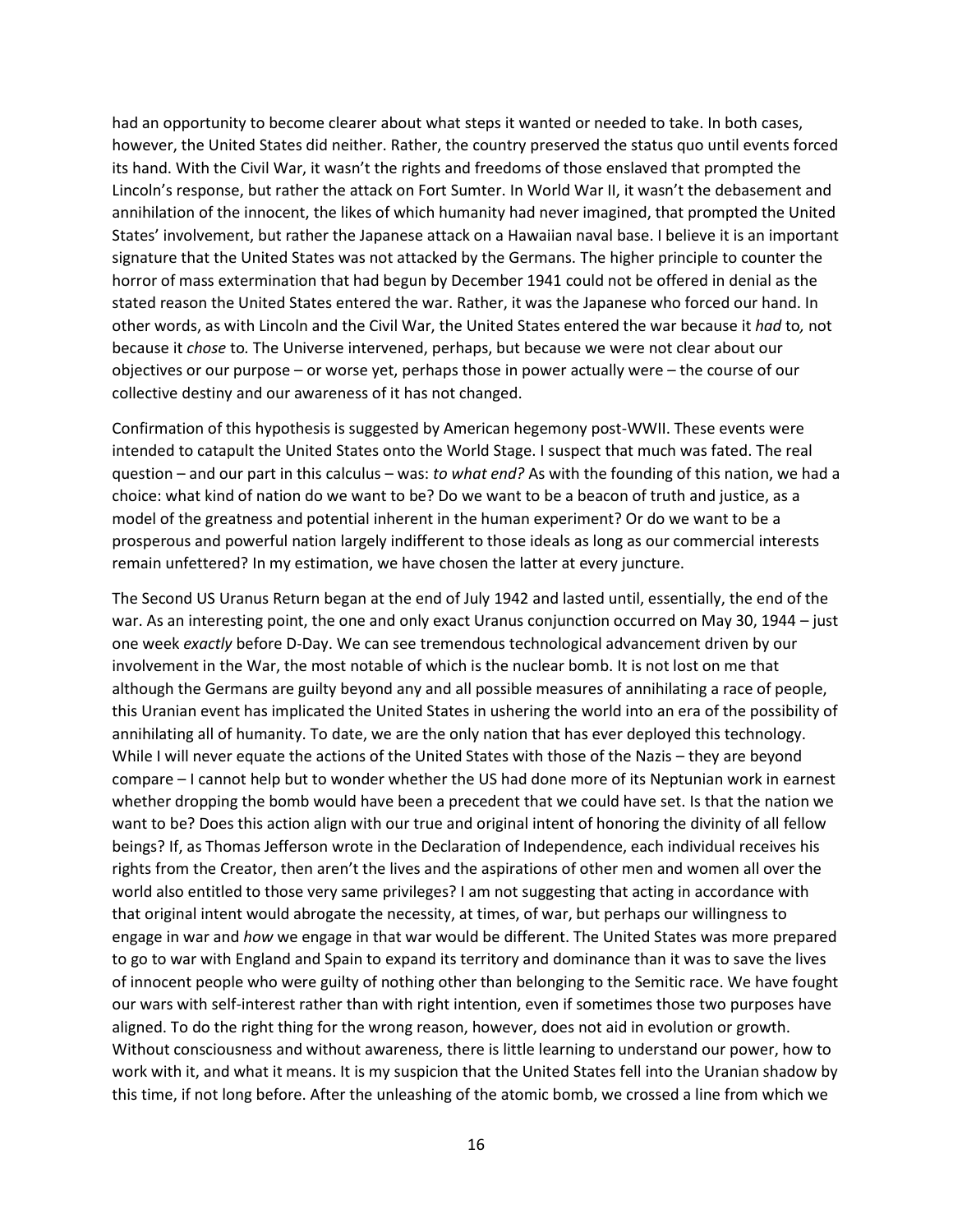can never retreat. With its systematic mass genocide, this is true of the Germans as well. Our only redemption is conscious awareness and conscious application of our power, with soul, with wisdom, and with measure in alignment with higher ideals and higher purpose. Wealth and power for their own sake do not suffice. The Second World War changed humanity. The Germans did it with brick and mortar; the Americans with atomic science. Both illustrated the risk of technological advancement as the unexamined shadow brought us to the precipice of racial and collective extinction.

The themes of American exceptionalism and technological advancement once again resurface, and I believe, overshadow our omissions in evolution. Post-war America grew in prosperity and stature. With the Marshall Plan, the United States helped rebuild Europe. We became a dominant power in every facet of human existence – food, medicine, development, science, technology. At the same time, however, we also participated the Cold War, nuclear proliferation, and the dominance of and dependence on fossil fuels that strained the environment, the air, the soils, and our waterways for promise of profit. I suspect we do not reflect on the past, what was missed, and the forks in the road that went unseen, and Uranus allows us to do that because the progress of technology cannot be stopped. Without Neptune, I fear it becomes soulless. In a sense, perhaps Uranus pulls farther ahead while Neptune falls further behind, when the astrology – at least at this point in time for the US Chart – indicates that the two must work together in tandem.

Furthermore, the theme of the Nazi regime – eugenics and genocide – has relevance to the American Narrative. Slavery is not the same as genocide, but it would be inane to conclude that slavery from the past has no bearing upon or relevance to race relations in the present day. We can still see evidence of incongruity and inequality, as the White majority utilized its power to perpetuate imbalance and injustice even after emancipation. If we cannot see the effects of our own policies and prejudices, the Nazis provided a window for the Americans to see the outcomes if these imbalances and distortions remain unchecked. With the Nazis, the objective was eradication; with slavery, it was suppression, exploitation, and dominance. In a sense, systematic suppression leads to eradication through the denial of one's right to exist, thrive, and prosper. It simply takes more time. I believe that the lesson from the Germans was to appreciate that their darkness is in all of us. All forms of injustice, disrespect, and hostility need to be examined. If we do not see it, we cannot own it; and if we do not own it, one day, it can own us. From the trajectory of the American experience, it does not appear as if this lesson was identified after the war. Instead, we focused on prosperity, influence, and domination, both economic and political, and by many metrics, we have succeeded. At the same time, it seems to me that if we do not learn our lessons consciously that we are forced to learn these lessons from consequence. We prevailed in the Second World War, and without grounding in our essence – both light and dark – what did we win? The potential to destroy ourselves.

#### US Neptune Square: January 15, 1980 to November 14, 1981

The US Neptune Square that occurred in the early 1980s is the most difficult to appreciate. Similar to the Neptune Square at the turn of the Century (1897-99), this does not appear to be an assemblage point with the resonance that occurred around the two major wars identified with the previous Uranus Returns. This is not surprising, as consistent with previous observation, this Neptune Square appears with a Uranus Opposition. This time is important – just as American dominance and elevation as a world power were important during earlier Uranus Oppositions – but the themes that surface in this cycle are more subtle in their expression. Issues of racial justice still existed, of course, but I was unable to identify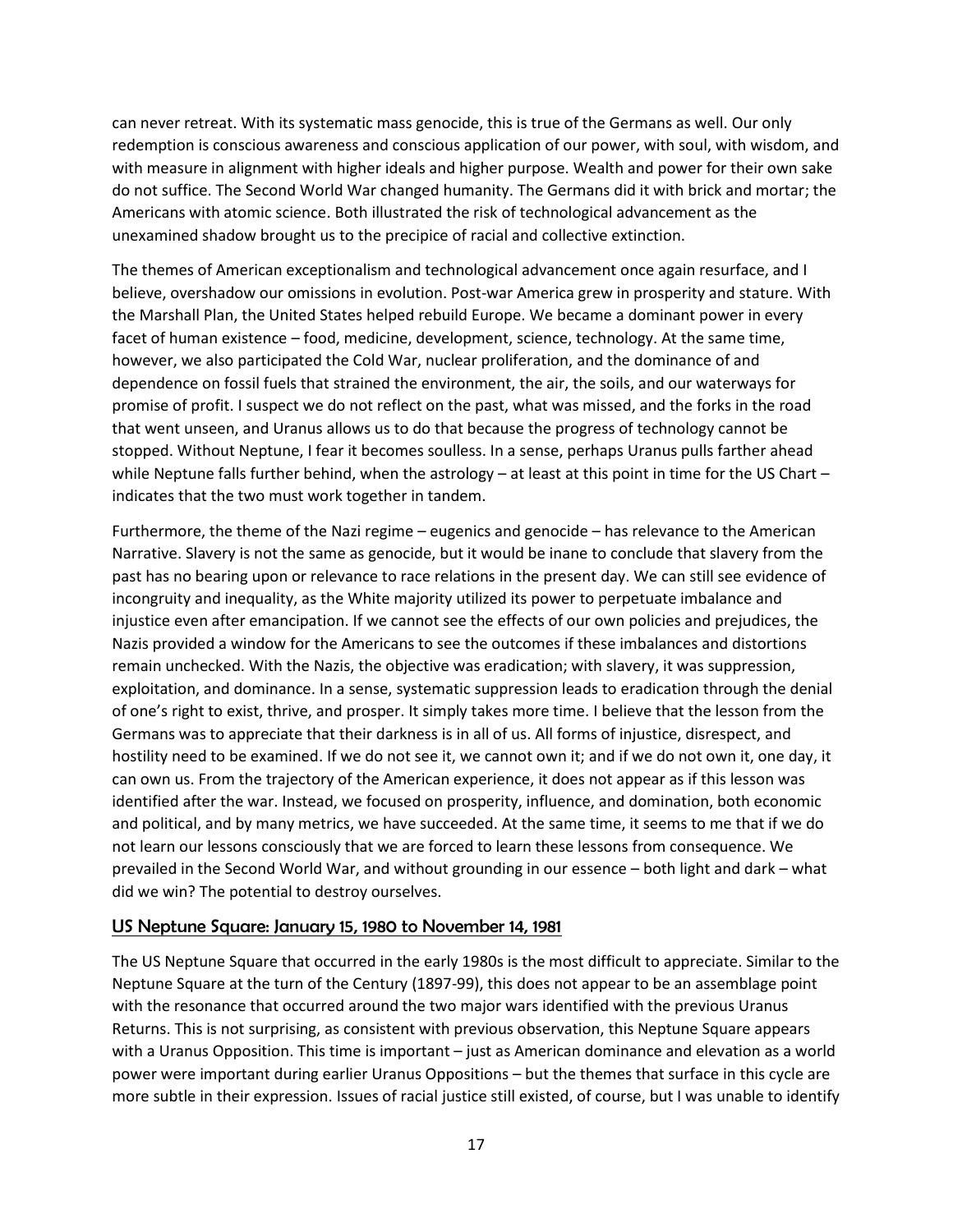any watershed moments during this time. The Sadat assassination (1981) and the bombing of the US Embassy in Beirut (1983) occurred in the Middle East, and the United States invaded Grenada (1983), an incursion that lasted all of four days. These events did not force the nation to confront its identity as it had been invited during the previously identified wars, nor were they expansionary and opportunistic as the two Neptune squares from the previous Neptune cycle suggested around the War of 1812 and the Spanish-American War. With that said, there is a different configuration with respect to this particular Neptune cycle compared to those we have already seen:

|      | <b>Neptune Square</b> |              |      | <b>Uranus Opposition</b> |      |
|------|-----------------------|--------------|------|--------------------------|------|
| 1980 | 1981                  | 1982         | 1983 | 1984                     | 1985 |
|      |                       | Pluto Square |      |                          |      |

For the first time, the Pluto initiation occurs *after* the Neptune cycle completes. In fact, this is the precise inverse pattern between Neptune and Pluto from the previous cycle around WWII. In that era, the Pluto event ended almost seamlessly as the Neptune event began. Here, we see the opposite, with the Pluto Square initiating just over one month after the Neptune Square closes. This suggests that the United States was invited to consider its national identity and direction before it went into its composting phase. I might even view the Pluto Square as additional support for the Neptune Square so that the Uranian Opposition could be met with the consciousness those preceding squares invited.

In my opinion, there is only one event worthy of note that could have been associated with the confusion and realignment with purpose of Neptune and given us the collective opportunity to proceed with greater integrity: the AIDS crisis. Although the CDC published its first report in 1981 regarding men infected with what would later be referred to as AIDS, President Reagan ignored its urgency. Reagan did not publicly mention AIDS until four years later, in 1985, nor make it part of his national agenda. Not only was this an opportunity for the United States, still well within its Neptune cycle, to grapple with its conscience and its soul about the equality and dignity of all people, it was an opportunity to bring alternative forms of sexual identity and expression into the mainstream. Neither of these was addressed, let alone accomplished. This is part of a thread that links to the racial themes previously raised, aptly captured by Martin Niemöller's well-known quote:

*First they came for the socialists, and I did not speak out – because I am not a socialist. Then they came for the trade unionists, and I did not speak out – because I am not a trade unionist. Then they came for the Jews, and I did not speak out – because I was not a Jew. Then they came for me – and there was no one left to speak for me.*

Consistent with the past, *"It doesn't matter because I'm not a black, a Jew, or a homosexual"* seemed to be the national response. If it doesn't affect me, then why should I care? While not in alignment with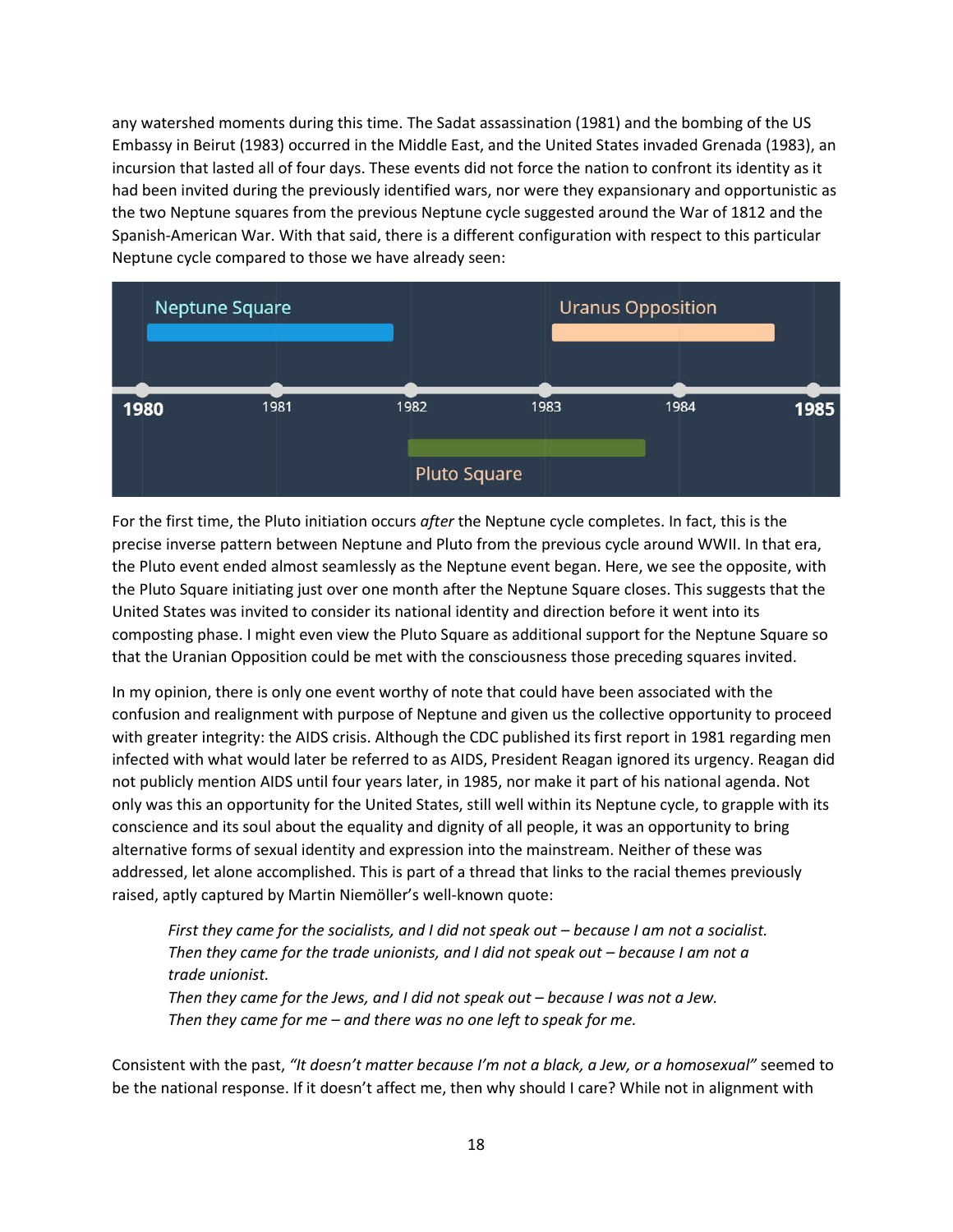one set of original ideals – those of the Declaration of Independence – it is in alignment with the competing compromised values encoded within the Constitution. That HIV is transmitted primarily through sex and intimacy is a human signature. It assaults the essence of human connection, love, and expression. While it may have initially targeted one demographic over another is irrelevant. I wonder whether these collective US transits from the 1980s were offering this more personal invitation. We didn't see it with slavery. We didn't see it with mass genocide. Would we see it with something that hit closer to home with something with which we could all identify? That the Uranus Opposition overlapped but outlasted the Pluto Square could have offered advances regarding treatment, prevention, and palliative care. There were technological advances during this time, but none that had to do with the treatment of AIDS: The Commodore 64 computer; the first artificial heart transplant; the first woman in space; the Microsoft IPO. These are all impersonal advances that led, in some ways, to miraculous things, but they are agnostic about the individual who may or may not benefit from them. It is advancement for its own sake, indifferent to the suffering of those in crisis. This is not to suggest that there is no value to scientific exploration or the study of the unknown if there is no tangible benefit. Rather, these considerations arise out of the specific Outer Planet cycles in effect at this critical time in American and human history. As a point of stark comparison, it was fewer than nine months between the first county in the United States went into lockdown in response to COVID-19 and the first dose of a purported vaccine was administered. The first case of AIDS was isolated over forty years ago, however, and there is still no vaccine. Something simply doesn't compute with these calculations. Either the COVID vaccination is not what it claims to be or forty years should have been more than enough time to make significant advances in HIV immunization. Heaven forbid, maybe both are true.

Finally, the one race-oriented theme I was able to identify that fell within this time frame is the enactment in November 1983 of MLK Day as a national federal holiday. As is reflected in the dichotomy between the Declaration of Independence and the Constitution, the ideal is only one part of the equation. Reality is the other. How much progress has been made in the past thirty-eight years? The disparities between the Black and White populations in terms of infant mortality, poverty, unemployment, college matriculation and graduation, net worth, arrests, police killings, and incarceration reflect that these two groups continue to live in two different Americas even 156 years after the end of the Civil War. At best, a national holiday offers little more than hope that one day the status quo might change. At worst, it is used to deny the examination of the shadow that would be necessary to stop the repetition of the cycle of suppression that has persisted since this nation's birth. I suspect 'cancel culture' is another iteration of this very same deflection. Instead of promulgating a national statement to gloss over the required reflection, something (e.g., a statue, naming rights) or someone is removed and marginalized, averting the same. In either case, no profound reflection occurs, and thus the opportunity for growth is stymied.

## Second US Neptune Opposition: March 31, 2021 to January 25, 2023

We now come to the present day, as this Second US Neptune Opposition is in progress as I write. What makes this particular cycle different from all other cycles previously considered is that now all four Upper and Lower World initiations are unfolding at once. We have seen Neptune and Uranus together with the inclusion of Pluto at times, but in this current iteration, Chiron is also a component of consideration: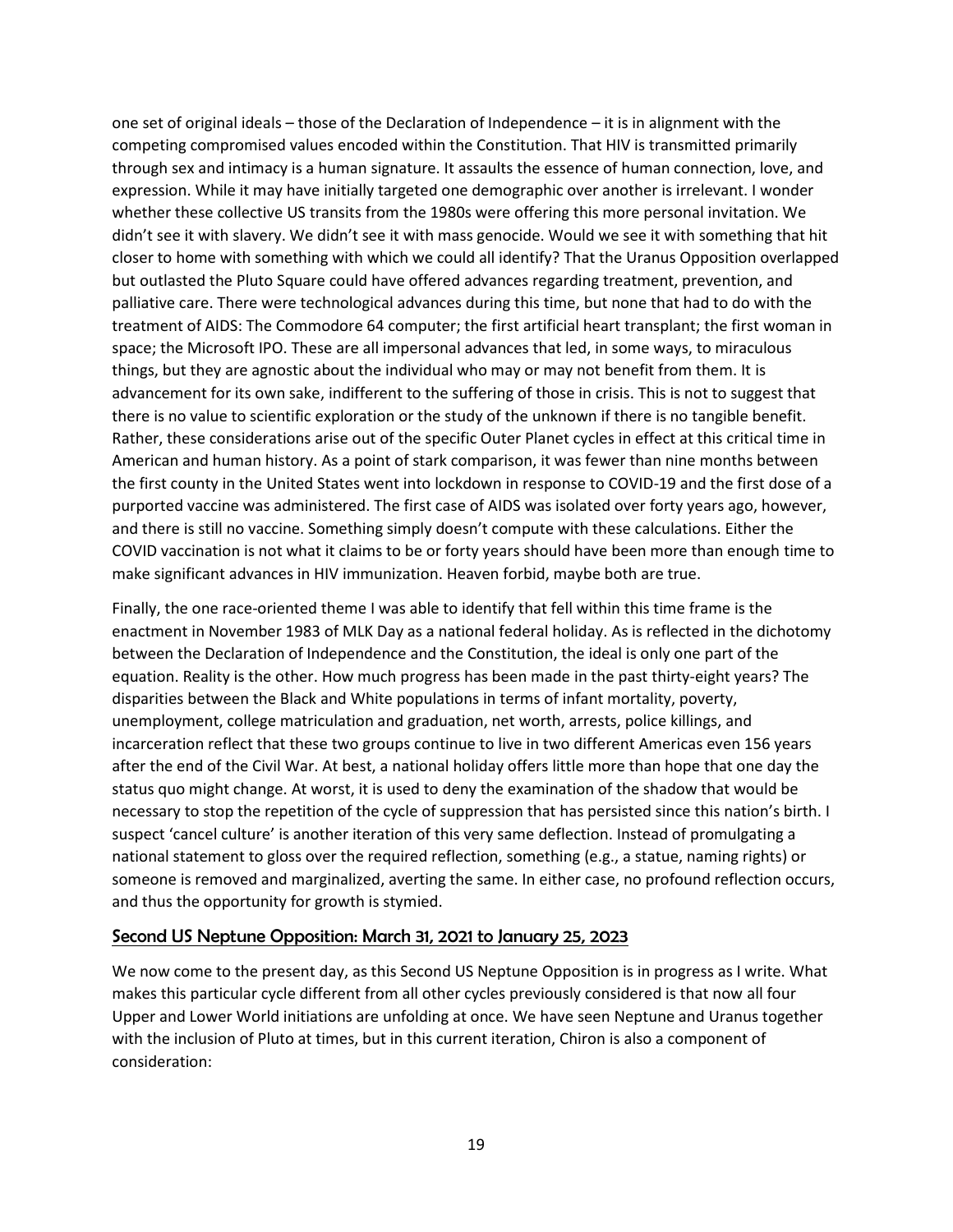

At first glance, one notes that Uranus is the outlier: it occurs almost two and one-third years after the Fifth US Chiron Return completes. Once again, Neptune starts this process, providing, under cover of fog, the opportunity to surrender to the unknowing to obtain greater clarity. The overlapping cycle of Pluto suggests that the composting and recycling of that which no longer serves can begin in the first half of the Neptune initiation. Chiron's presence in the latter part of the Pluto Return theoretically offers an opportunity for deep distillation of healing the fractures and wounds that are identified through these processes. What strikes me as most unusual about this cycle, compared to all of the other cycles considered, is the length of time into this period until the Uranus Return hits. There are four and a half years between the end of the Neptune Opposition and the beginning of the Uranus Return. There were three years between these same two cycles during World War II, and fifteen and a half months at the start of the Civil War. More time may signify more momentum and greater impact. While the events associated with Uranian cycles are unpredictable and unknowable by definition, at every US Uranus Return, there has been a major and unmistakable war that changed this country and changed the world. To that end, I'd group the American Revolution into this consideration as well, as not all countries are born from war. The addition of Chiron into this calculus further compounds the significance of what is presented. Optimistically, one could interpret this as an opportunity for great healing and evolution. While I could subscribe to that possibility in theory, I am more inclined to see this in light of the missed opportunity that the Civil War presented: a true composting after clarifying the disease and division that may very well make the current stage of this American experiment unsalvageable. Those fractures have been ever-present since this nation's birth, so clearly and unmistakably revealed by Alexander H Stevens at the outset of the Confederate declaration, but have thus far been denied. Without acknowledging our division and owning our shadow, I do not believe great healing or evolution can ensue. I cannot begin to imagine how this would have to unfold, and the entire scenario seems radically implausible. At the same time, one thing seems clear from the examination of past cycles: whatever happens almost certainly will not occur peacefully.

I imagine the themes that will arise during this time are the themes I have already identified. It's not surprising that this period starts with Neptune: we *should* be confused. We have a lot to think about. We have just ended a four-year reign of tyranny from a president who ignored the facts, advanced alternative narratives, assaulted the media, reinterpreted the Constitution, and acted in contravention of law and convention whenever it suited his purpose. He propagated lies about the election and its results without producing a single shred of evidence that could have contributed to any change in any jurisdiction, let alone an overturning of the election itself. As if that isn't enough, in spite of knowing these untruths, the present-day Republican Party allows these lies to stand for no other purpose than to ignite its base, extoling the former president as its leader and best hope for reclaiming the White House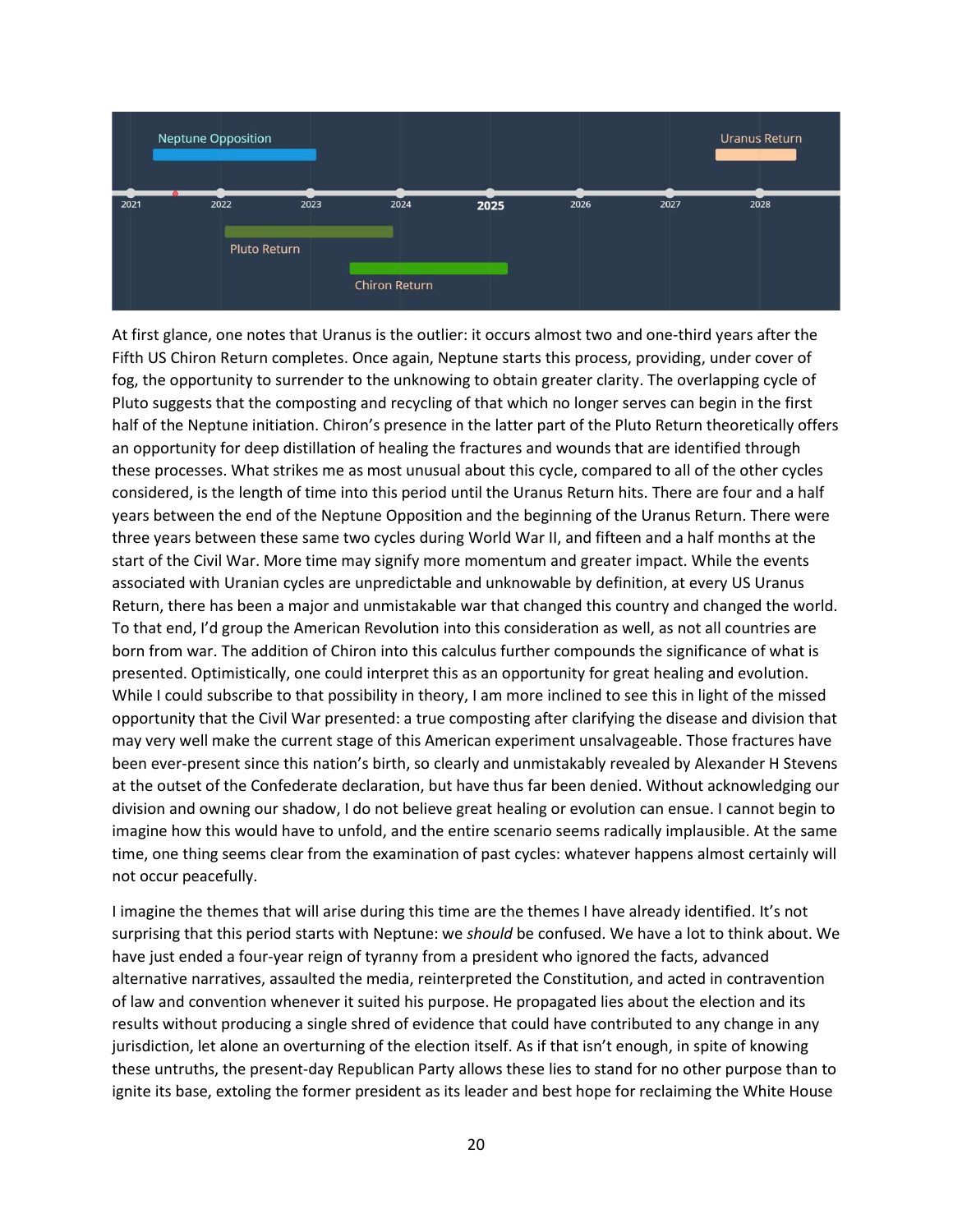in the next election, while rewriting election laws to suppress Democratic voters in the states where the former president lost. Those who speak truth-to-power within the party are marginalized and demoted from their ranks. That same leader orchestrated and incited an insurrection on the day that Congress and the Vice President were to certify the election results, some chanting, "Hang Mike Pence" as they stormed the Capitol. What's more, the Republicans have blocked attempts to investigate the truth of what happened and why, even though their lives were imperiled as well. Immediately following these events, after witnessing the consequences of material fabrication run amok, four senators still moved to block certification of the election. This, I believe, is what we have seen at every Neptunian cycle: denial, obstruction, shadow, and a stubborn refusal to take inventory and reorient. Instead of facing the truth and the ugliness of what has been allowed to transpire so that we could collectively evolve, the truth is ignored, suppressed, and recharacterized in the attempt to hold onto power. For reasons that I could never explain, so far, it seems to be working.

All of the themes raised above are still very much at issue. Race is a more important issue now than ever, and a federal law for Juneteenth just passed is not going to change the systemic problems that have persisted since slavery any more than 'thoughts and prayers' will stop gun violence. During the pandemic lockdown, the richest people in the world became wealthier while the rest of world watched its nest-egg erode. At some point, the distortion may become too great and the experiment could collapse under the weight of its own imbalance. As I propose above, I suspect if we do not learn our lessons consciously, we will be forced to learn them from consequence.

## Pre-American Revolution Neptune Cycle: October 14, 1774 to August 13, 1776



As a final parting thought I offer the Neptune, Pluto, Chiron, and Uranus cycles as they appeared from the time surrounding American Independence:

Of course, the United States' chart wasn't seeded until the colonists declared independence from the Crown. Even so, I still think this chart is instructive for a handful of reasons. Most notably, this chart reveals *where* independence fell in the cycles defined by its very declaration. As determined by the birth of this nation on July 4, 1776, the Neptune cycle was at its end, suggesting its waning momentum, barely having one month until its completion; the Uranus cycle was at its beginning but was entirely subsumed by the two Under World cycles; and both of the Under World cycles of Chiron and Pluto – including